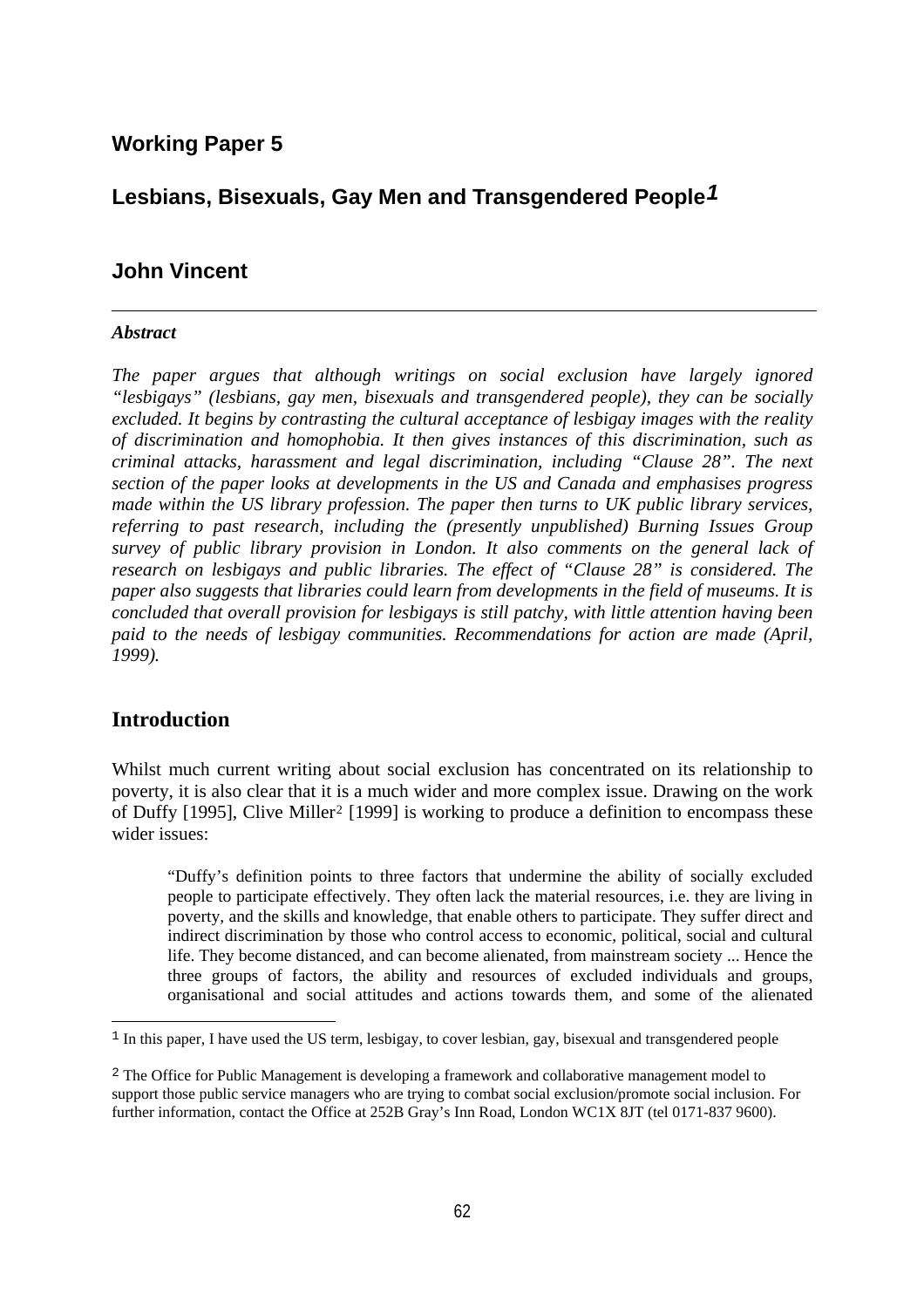reactions combine to produce exclusion. Duffy's definition also shows that social exclusion is very closely bound up, but not totally synonymous, with poverty. It takes poverty into account in terms of lack of material resources but then goes further to define the social impact that it must have to be socially excluding." (p3)

Miller then goes on to argue, using people with disabilities and black people as examples, that people who may not be on or below the poverty line are still socially excluded:

"through direct and indirect discrimination, they are, regardless of their abilities and resources, denied access to jobs, career advancement, goods and services, and may be socially shunned or verbally and physically abused." (p4)

So far, writings on social exclusion have generally ignored lesbigays, but, using these definitions, lesbigays can clearly be socially excluded - if anyone doubts this, they have only to read the next section.

## **Background**

We are living in strange times, with what seems to be a widening gap between the acceptance of cultural images and the reality of discrimination.

Lesbigay images are everywhere: Hayley, the transgendered character in Granada Television's long-running "soap", *Coronation Street*; the adventures of Stuart, Vince and Nathan in Channel 4's ground-breaking series, *Queer as Folk* [1999]; lesbian poet U (Ursula) A Fanthorpe in the running to be Poet Laureate; Ian McKellen's well-reviewed performance as the gay film director, James Whale, in *Gods and Monsters* [1999]; Lily Savage not only has her own show but is also starring in the musical, *Annie*, on the London stage; Pam St Clement out as a star of BBC-TV's *EastEnders*; Waheed Alli ennobled; Dana International winning the Eurovision Song Contest in 1998.

Yet, at the same time, famous lesbigays are still frightened of, or extremely cautious about, coming out - for example, according to Terry Sanderson [1999]:

"... there was the case of James Dreyfus [sic], who is ... making a tidy living out of playing the Nancy, firstly as PC Goodie in *The Thin Blue Line* and, more recently, in *Gimme, Gimme, Gimme* on BBC2. Over at *Elle* magazine, he was described as 'the straight-in-real-life actor'. Could it possibly be the same James Dreyfus who gave a coming-out interview a week earlier in the *Pink Paper*? ..." (p59).

although, in some cases, this may be because of fears over their future careers: after she came out, Ellen DeGeneres's series was cancelled (although the network deny it was because of her sexuality) [*Gay Times*, 1998a], and being thought lesbigay still leaves people open to mockery and worse, for example as described in this article by Richard Williams [1999] following an incident between footballers Graeme Le Saux and Robbie Fowler:

"According to (a friend), Fowler had been taunting Le Saux throughout the match, calling him a 'poof' and a 'faggot'. While Le Saux was preparing to take a free kick in the second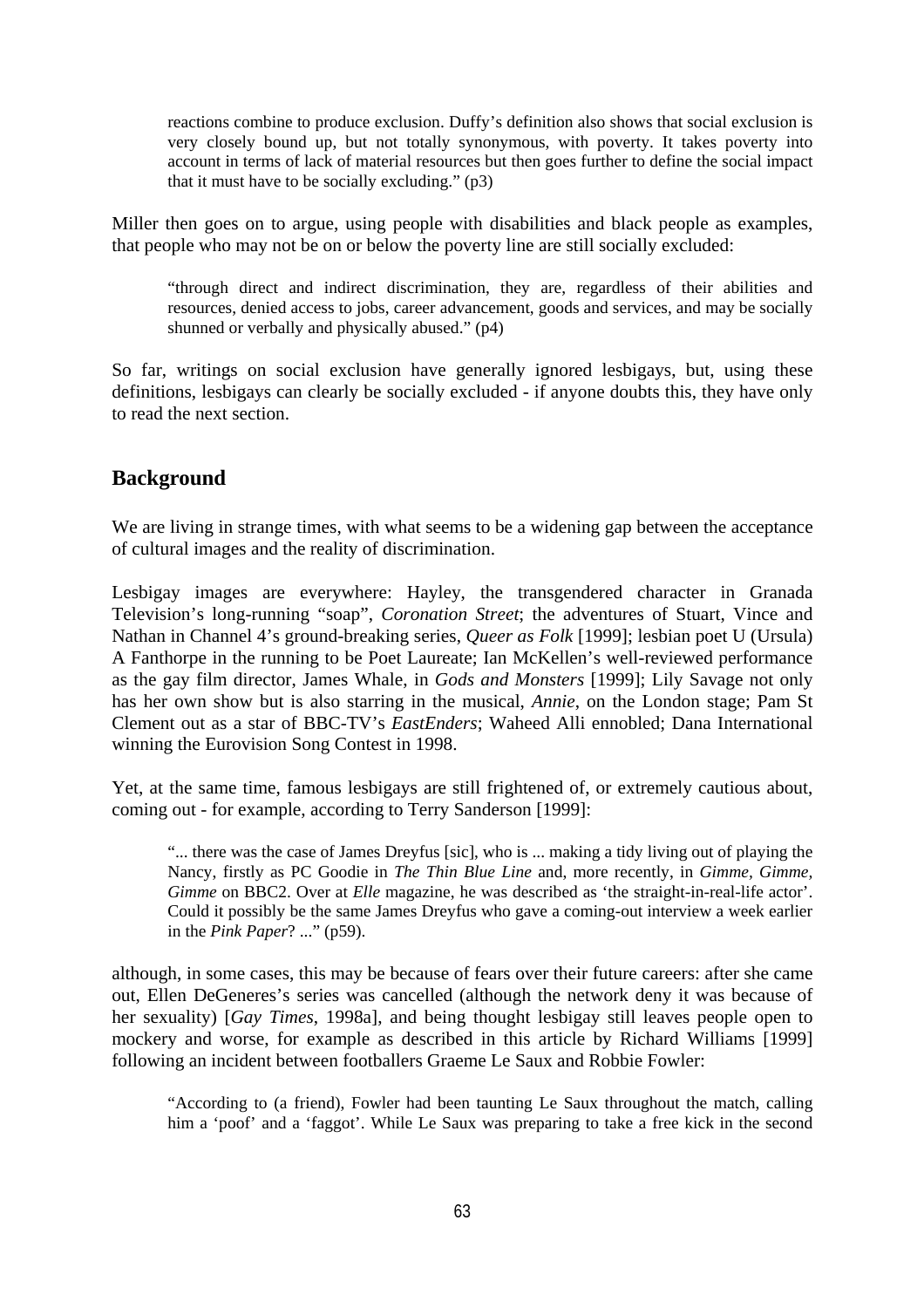half, Fowler turned his back, stuck out his bottom, and shouted 'Come on, come on, give it to me up the arse.' The friend said that Le Saux had complained to the referee and the linesman, who took no action against Fowler but booked Le Saux for time-wasting. When the Chelsea man further remonstrated with his opponent, telling him that he was a disgrace and that he had insulted his family, Fowler allegedly responded: 'Fuck your family.'"

Williams contrasts this with the way in which the French media have treated the lesbian tennis star, Amélie Mauresmo - and thereby highlights another element of the UK scene, the readiness of the UK media to treat lesbigay issues as though they are scandalous: for example, the "Get this filth off our screens: outrage at gay kiss on *EastEnders*" [Wood, 1996].

The Le Saux/Fowler incident has at least focused some attention on this issue [*The Guardian*, 1999]:

"Sports Minister Tony Banks said yesterday that there was 'an enormous amount of homophobia' in sport at the same time as 'probably a significant number of gay footballers and gay spectators'."

The tragic later life of Justin Fashanu shows just what can happen to an out sportsman.

Just one further example [Wockner, 1999]:

"Gold medal swimmer Mark Tewksbury decided to reveal his gay sexuality during a public appearance at Toronto's Buddies in Bad Times Theatre after losing a six-figure contract as a motivational speaker for an unnamed financial institution. The company had complained that the three-time Olympic medalist (sic), who set seven world records during his sporting career, was already 'too openly gay'."

## **Discrimination against lesbigays in the UK**

Discrimination is everywhere. Before examining some examples in a little more detail, here are two powerful statements:

"Terri and I are fully aware that, as Black lesbians, raising Black children in a white, racist, sexist and homophobic society, we are fighting against a system that threatens to devour us and 'our' children. The dominant white culture impresses upon our children, from an early age, values that are alien to their experiences at home." [Akanke, 1994, p102]

"Teacher: I don't think a teacher is going to think an Asian or black kid is a homosexual, they just wouldn't. They've got enough problems dealing with being black. Like you wouldn't think of a handicapped person as a homosexual, would you? No, you just wouldn't, would you?" [Mac an Ghaill, 1994, p167]

#### **Murder**

the clear-up rate of lesbigay murders consistently falls behind that for other murders, and much criticism has been made of the police handling of cases [eg Richardson, 1997; Powell and Richardson, 1997b]; in the case of the murder of Michael Boothe in 1990, the police failed to follow up a number of leads, and, to date, have not charged anyone with this killing [Powell and Richardson, 1999] - indeed, it has been suggested that he was the "gay Stephen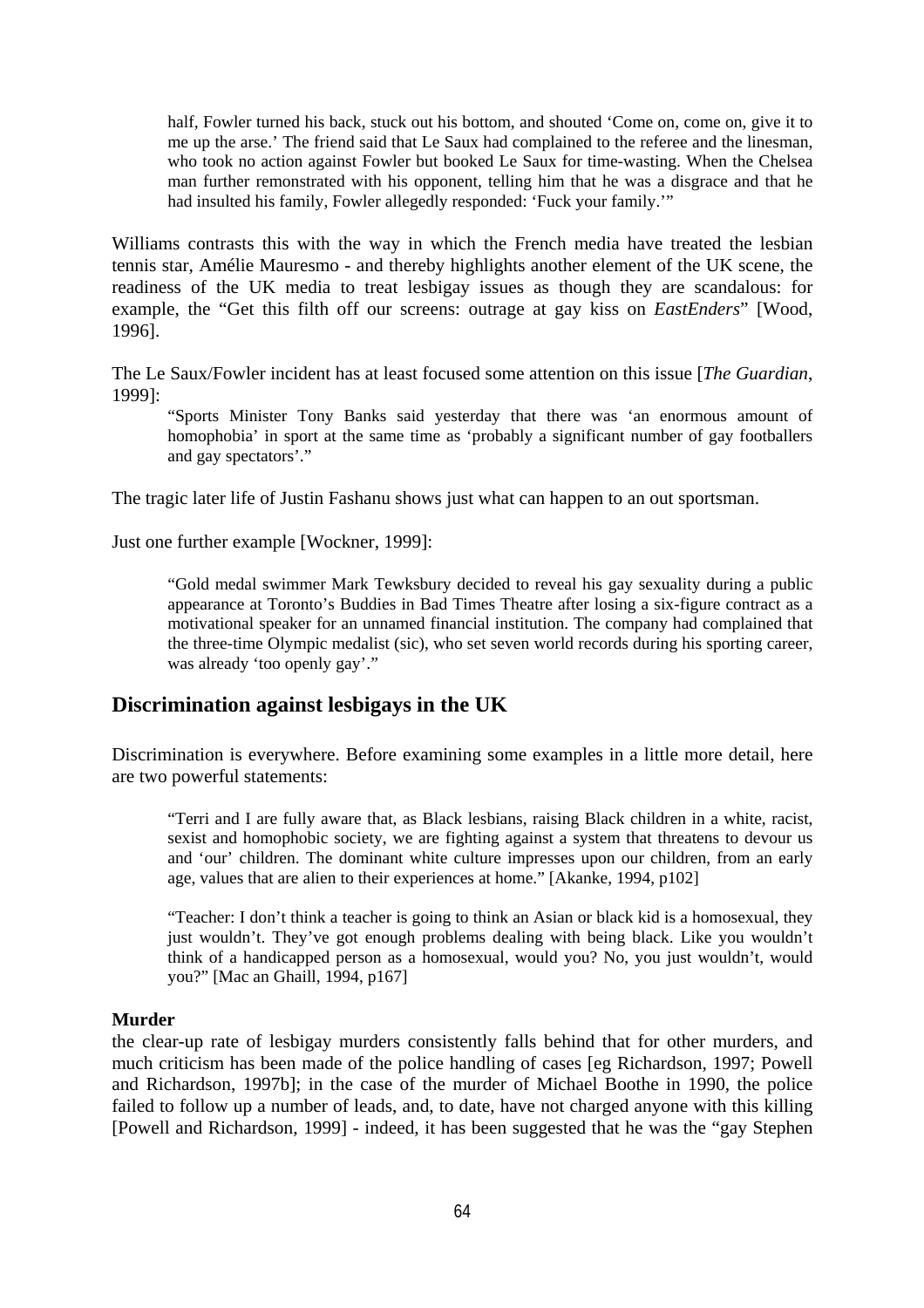Lawrence" [*Gay Times*, 1999e]. Vicky Powell and Colin Richardson's analysis of 220 cases of murder of gay men since 1986 [Powell and Richardson, 1999]:

"suggests that almost two-thirds of gay murder victims are not acquainted in any way with their killer ... This means that gay murders are not so easy to solve, and goes some way to explaining why, according to our figures, the clear-up rate for murders of gay men is significantly lower than for that for murder as a whole.

In 1990 ... we have records of 28 murders of gay men in this country, of which nine were committed in Greater London. Nationally, six cases are still outstanding, representing a clearup rate of less than 80 per cent. Of the London murders, three, all of which took place in west London, remain unsolved to this day, representing a clear-up rate of only 67 per cent. The clear-up rate for all murders in London that year was more than 80 per cent." (p42)

People convicted of the murder of lesbigays are often given light sentences by their use of the 'homosexual panic' defence:

"Research by *Gay Times* shows that the 'homosexual panic' defence has been used successfully in at least ten cases in this country in the past nine years. In each of these cases, the courts accepted that the killer had been provoked when their victim made unwanted 'homosexual advances'." [Richardson, 1995].

This obviously is not just an UK problem. According to a report in *Gay Times* [1999c], "A lesbian, gay or transvestite person was murdered, on average, every three days in Brazil last year, according to statistics released by Grupo Gai da Bahia" and Matthew Shepard's brutal murder in the US has focused attention on the extent of homophobia there.

### **Violent attacks, harassment and verbal abuse**

a recent survey [Mason and Palmer, 1996] of over 4000 lesbians, bisexuals and gay men found that, in the last 5 years:

- a third of men and a quarter of women had experienced violent attacks
- 32% had been harassed
- 73% had suffered verbal abuse.

### **Bullying of young lesbigays**

bullying of young lesbigays is very common, often having tragic consequences [see for example Rivers, 1995]. At the end of 1998, the Family Planning Association launched a training course aimed at those working with young people, in a bid to help professionals combat homophobic bullying of young lesbians and gay men. This issue had been given a high profile, following the death of a 15-year-old boy who committed suicide after years of bullying at school by pupils who thought he was gay [*Gay Times*, 1999a].

As Ken Livingstone [1998] states:

"The Millbank Tendency has developed the interesting line that it was 'GLC excesses' over lesbian and gay rights that prompted the Thatcher government to bring in clause 28. I make no apology for tackling this issue. The GLC funded a study which showed that amongst young lesbians and gays, half had experienced problems at school, many had been beaten up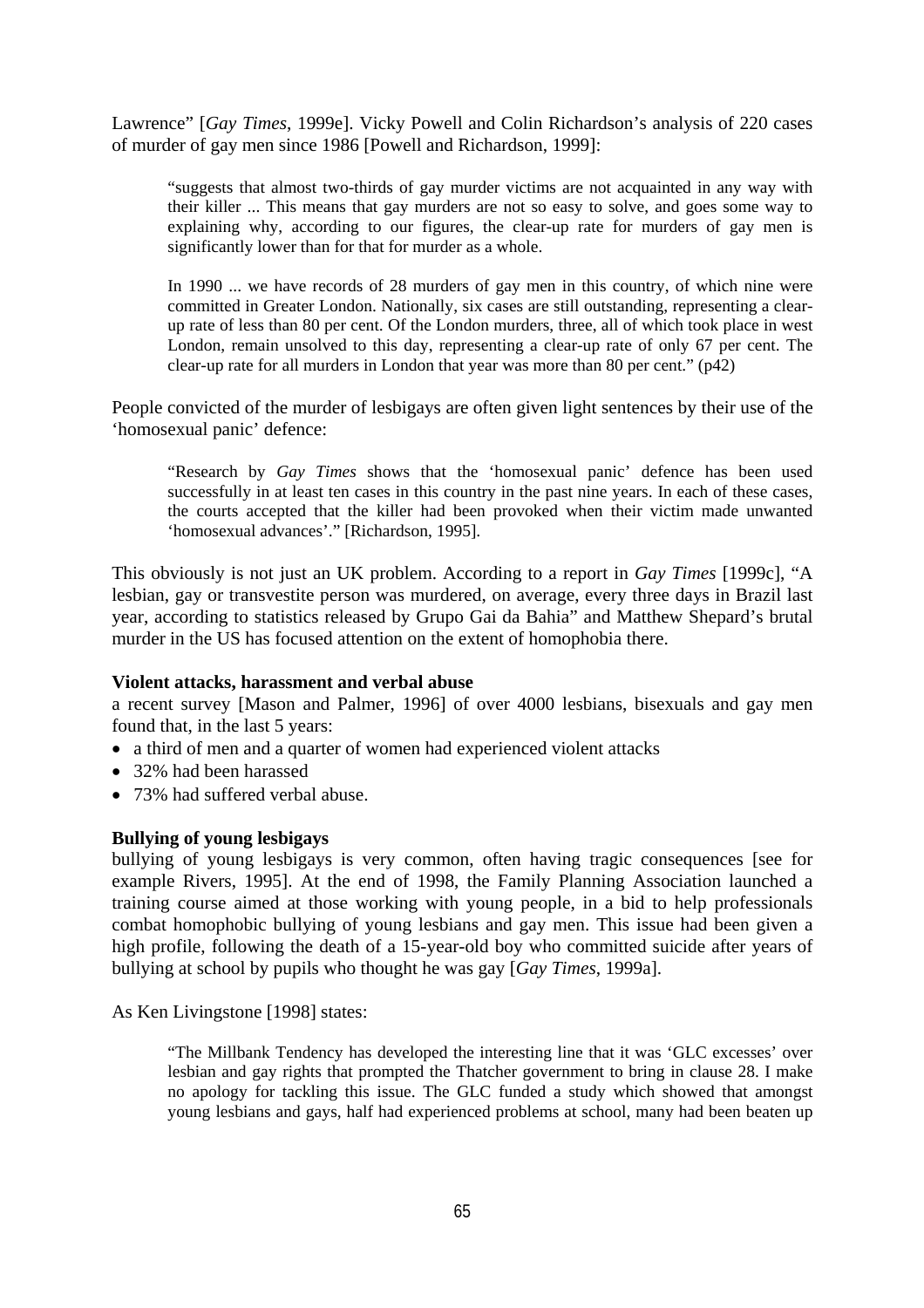because of their sexuality, some had been evicted from their homes and some had tried to commit suicide."

The *Pink Paper* has launched a "Learn the Lesson" appeal which asked readers to write to the head-teachers of their old schools, telling them that they are gay, as part of a campaign to make life easier for lesbigays at school, and described the sort of harassment young lesbigays face [Reay-Smith, 1999].

#### **The harassment and outing of politicians and other prominent people by the media**

during the preparation of this paper, Nick Brown MP preempted being outed by *News of the world* by coming out, Ron Davies MP was dealing with the flood of rumours about his sexuality, following an attack on Clapham Common, and MEP Tom Spencer was outed following his 'problems' in Customs [Murphy and Moss, 1999]. Whilst there are obviously strong arguments for public figures to come out voluntarily - and there is also an argument for confronting closeted lesbigay politicians who vote against lesbigay issues - nevertheless the media still create unnecessary "news" about the lesbigay famous.

### **Discrimination at work**

there is still no legislation to protect lesbian/gay employment rights. For example, a lesbian employee of South West Trains took her employer to court for refusing to allow her partner travel concessions awarded to non-married heterosexual partners of employees [Palmer, 1996]. In the event, her rights were not recognised by the UK Government or the European courts.

#### **Discrimination by Health Authorities**

a recent study has shown that, in 1997/98, English Health Authorities were spending only an average 20% of their HIV-prevention budgets on gay men, despite the fact that gay men account for over 60% of all new HIV cases each year [National AIDS Trust, 1999].

### **Life insurance/pension companies**

life-insurance companies frequently discriminate against gay/bisexual men by refusing to allow them to take out policies: in some cases, they will allow a policy only if the man concerned has a test for HIV. Most company pension schemes do not recognise same-sex partners [Wood, 1998].

#### **The continuing bar on out lesbigays being employed in the armed forces**

whatever one's view of wanting to serve in the armed forces, it is illegal to be out and to do so, and, following from this, discrimination is rife. Between 1978 and 1998, nearly 1,500 service personnel have been discharged by the Ministry of Defence because of being lesbigay; the organisation of lesbigay military personnel, Rank Outsider, reckons that another 600 staff were dismissed via other procedures, and that some 2,000 have left 'voluntarily' because of stress and persecution [Tatchell, 1998].

#### **Lesbigays and religion**

during the 1998 Lambeth Conference's discussion of homosexuality (which they decided to condemn), the Archbishop of Canterbury "joined African and Asian bishops in opposing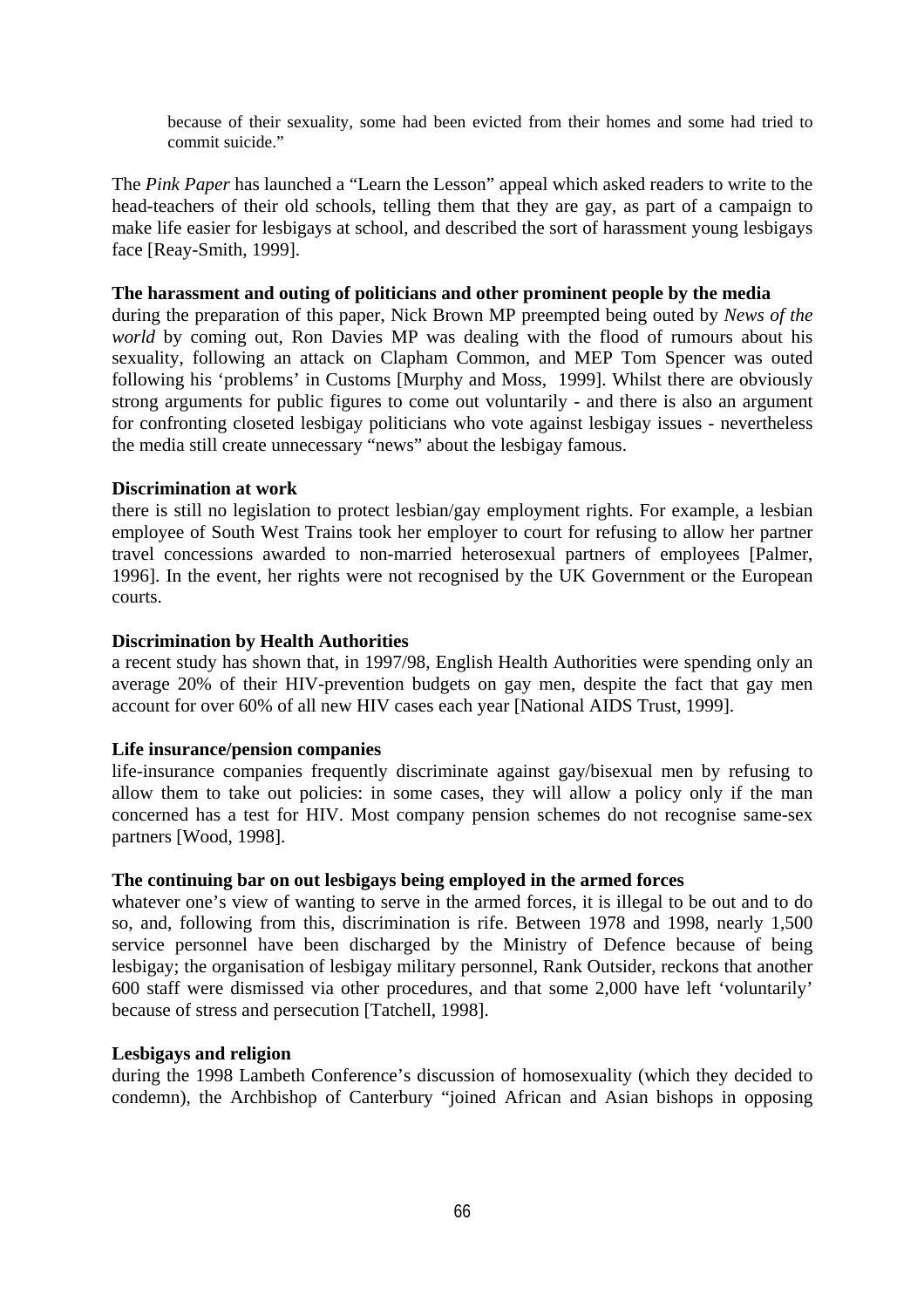more acceptance of lesbians and gay men. And in early October, he said he would continue to oppose attempts to reduce the age of consent for gay men." [Powell, 1998b].

#### **Age of consent**

although the age of consent for gay men has been lowered to 18, it is still illegal for sexual activity to take place other than between "consenting" adults, and other than in private - it is, of course, entirely illegal for men under the age of 18 to have gay sexual activity.

#### **Public displays of same-sex affection**

commenting on the dangers of being attacked by passers-by, Robert Wintemute [1995] also says pithily:

"two men or two women can be fined simply for kissing in the street" (p501).

### **Privacy law**

it is unlawful for gay sex to take place if more than two people are present: in January 1998, seven men were convicted for their part in a consensual sex party held in a private home [Tatchell, 1998b; *Gay Times*, 1999d].

### **Parenting**

in relation to existing parents, for example, Wintemute [1995] identifies discrimination by the courts:

"Where a gay, lesbian, or bisexual person is already a biological and legal parent of a child, usually because of a dissolved heterosexual marriage, the courts frequently discriminate against them on the ground of the sexual orientation in deciding whether they, their former husband or wife, a relative, or a local authority should have custody or care and control of, or access to, the child." [p512].

### **The continuing harassment of cottagers via the gross indecency laws**

despite criticisms of this use of police time and public money - for example "Cottaging raid 'a waste of public funds' says judge" [*Gay Times*, 1998] - it continues - "60 men arrested in national sex crackdown" [Powell, 1995]. According to a recent article [Tatchell, 1998c]:

"The last time gross indecency prosecutions were lower than the 1996 figure (283) was 50 years earlier, in 1946, when the number of men proceeded against totalled 281. From 1946, prosecutions rose relentlessly for the next four decades ... the 1,717 prosecutions for gross indecency in 1989 were nearly double the number during the anti-gay witch-hunts of 1952-55 and four times the level in 1966, the year *before* law reform" [emphasis his].

The results are often tragic: "Two men die after Scottish cottaging crackdown" [Powell and Richardson, 1997a].

### **The continuing refusal by the Government to repeal "Clause 28"**

(see below)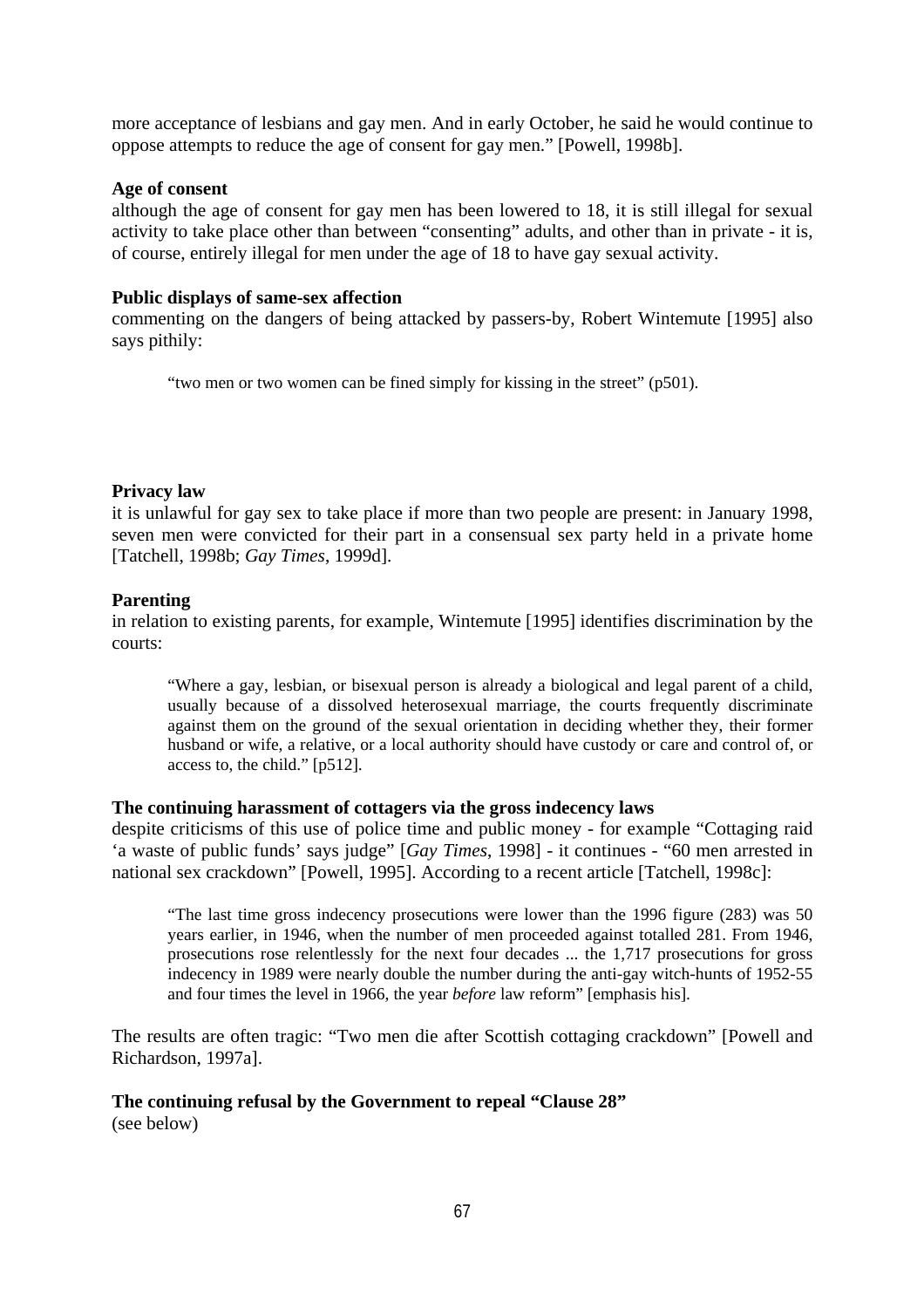#### **Discrimination against lesbigay publications**

the most famous recent example was the successful case brought against *Gay News* for blasphemous libel for its publication of an erotic poem about Jesus, but there have also been regular seizures by the Customs and Excise of lesbigay publications entering the country; in 1995, the police and Customs raided the lesbigay shop, Clone Zone, in London and seized magazines and videos [Hamilton, 1995]; and, in 1998, the police seized the book, *Mapplethorpe*, belonging to the Library of the University of Central England [Powell, 1998a].

### **Discrimination by omission**

just as with all socially excluded groups, we are often omitted from history: for example, mainstream television can still show programmes of significance to lesbigays without mentioning us (such as *The day Britain turned disco* [1999]).

### **"Clause 28"**

What exactly is "Clause 28"? "Clause 28" was put on the statute books after a spate of antigay coverage in the media and high-profile controversy around some children's books and education: for some background to this, as well as a critique of attempts by local authorities to deal with lesbigay issues, see Davina Cooper [1994].

It was introduced into the Local Government Act [1988], and states:

"28 (1) The following section shall be inserted after section 2 of the Local Government Act 1986 (prohibition of political publicity) -

2A - (1) A local authority shall not -

(a) intentionally promote homosexuality or publish material with the intention of promoting homosexuality;

(b) promote the teaching in any maintained school of the acceptability of homosexuality as a pretended family relationship."

It is, in my view, a highly discriminatory piece of legislation (I could not imagine anything similar being written about other socially excluded groups) which applies only to activities funded by local authorities, but does include public libraries. The present Government has made commitments to repeal this legislation, but these appear to be becoming less firm as time passes.

For further discussion of its effects on public libraries in the UK, please see below.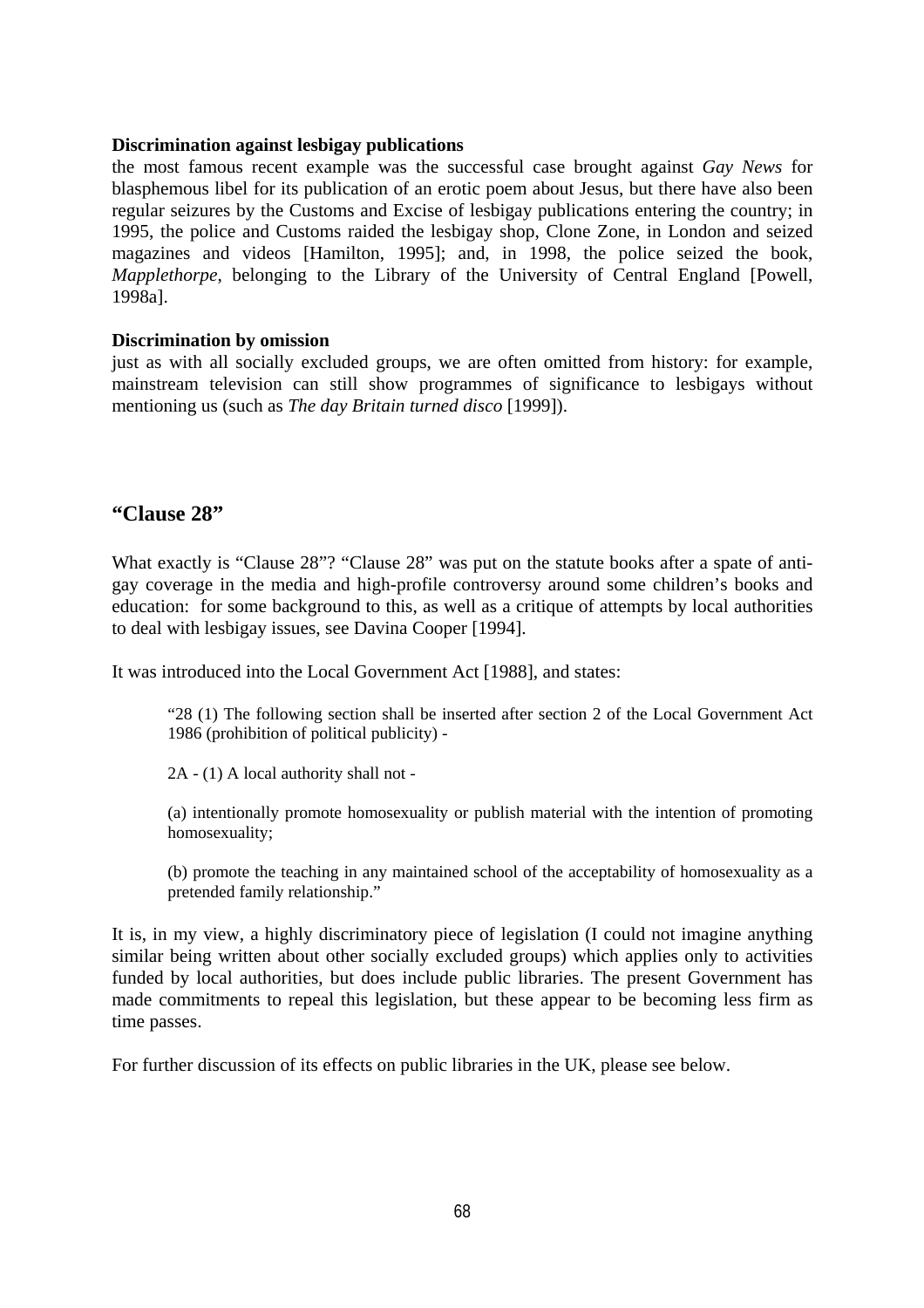# **Fears of a further backlash**

It is clear that any gains are fragile. For example, even a mainstream commentator has noted:

"Gay discos would do better to revive [the 1970s] sense of resistance, rather than its music ... despite the advances, equality is still a long way off, especially for working-class gays outside the major cities. And with the guard down, there's no guarantee that the situation can't go into reverse." [Steel, 1999]

and, in the second volume of his monumental three-volume work on "The Information Age", Manuel Castells [1997] also seems to see the potential for a gloomy future. He suggests that the lesbigay movements are part of the last stages of patriarchalism, but that:

"there is no predetermined directionality in history ... A fundamental restoration, bringing patriarchalism back under the protection of divine law, may well reverse the process of undermining the patriarchal family, unwillingly induced by informational capitalism, and willingly pursued by cultural social movements." (p242)

# **Lesbigays and public libraries in the US and Canada**

In 1986, I wrote:

"Librarians are a key resource in helping to overcome some of these areas. Yet, very little has been done in the way of providing services to lesbians and gay men, and, indeed, there are still battles in some authorities over providing magazines. Those authorities which have developed services such as the provision of booklists and exhibitions are themselves often under attack ..." [Vincent, 1986b]

So, what has changed in the last 13 years? Before examining the state of public librarianship in the UK, it is salutary to look at the progress made in the US and Canada.

US society has similar (if not worse) discrimination towards lesbigays. Some current examples include the horrendous murder of Matthew Shepard (the 21-year-old student was lured from a bar in Laramie, Wyoming, in October 1998, driven out of town, beaten, robbed, and left tied to a fence in sub-zero temperatures) [Rodgerson, 1998], and, according to *Gay Times* [1998c),

"In the days following Matthew's death, according to the gay Internet news service Wired Strategies, a lesbian was attacked in Minnesota after attending a vigil in his memory and suffered bruises and cuts; four men were beaten up in San Francisco by a gang yelling 'fags'; two gay men were shot dead in California after being harassed repeatedly by a stranger; and a bisexual man in Cincinnati was found beaten and strangled in his home."

in 13 states, homosexual and heterosexual oral and anal sex are banned [*Gay Times*, 1999b]; the general attacks on sexual freedom and the moral panic stirred up by the media in response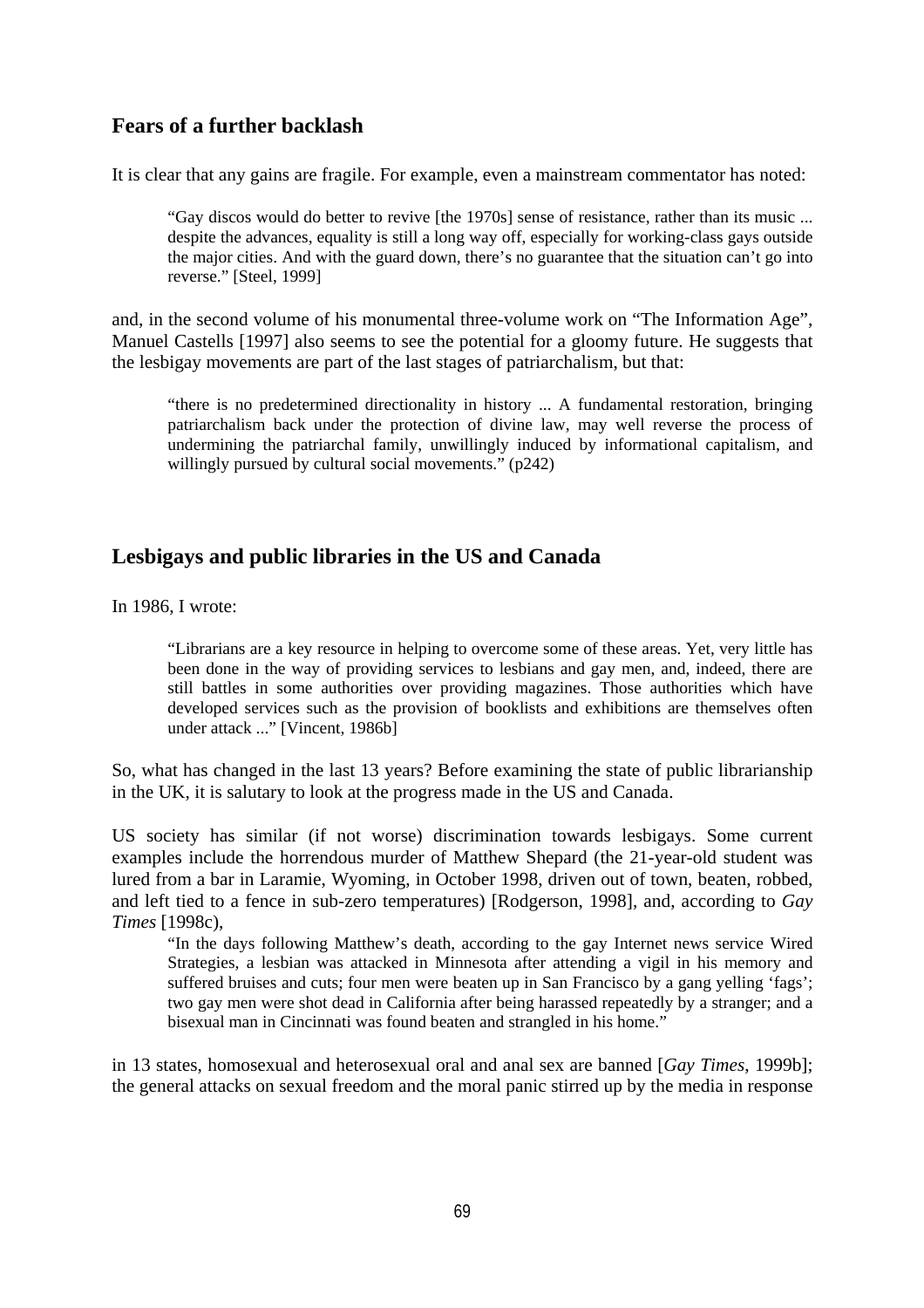to men cruising in toilets, parks and truck stops [Rofes, 1999]; and Keith Boykin graphically describes the extent of homophobia and racism as a black gay man in the US [Boykin, 1998].

However, public libraries (and librarians generally) seem to be continuing to make real progress, despite vitriolic comments by some of our colleagues:

"I still find it reprehensible that an association I am a member of chooses to glorify homosexuals. The vast majority of the American people do not support such a lifestyle that flies in the face of sound family values and a healthy physical and mental well-being." [Hartwell, 1992]

Via its Social Responsibilities Round Table, the American Library Association has established a network<sup>[3](#page-8-0)</sup> for examining and keeping up-to-date with major policy areas - these include the Feminist and the Gay, Lesbian and Bisexual Task Force (GLBTF) [SSRT, 1998]. The GLBTF was founded in 1970 (as the Task Force on Gay Liberation). Their activities include: making two annual book awards; presenting programmes at the ALA's annual conference; publishing a quarterly newsletter; maintaining a clearinghouse of gay, lesbian and bisexual related bibliographies, directories and reading lists; holding "Read-Alouds" and social hours at ALA conferences [ALA, 1998].

The following quote from a New York newspaper makes a telling point: could we imagine the same being written about a central London library, for example?

"The music spans gay generations, from Judy Garland's 'The Man that Got Away' to k.d. lang's 'Big-Boned Gal' to the 'We Shall Overcome' of Broadway show tunes, 'I Am What I Am.' But this is not some eclectic circus of the disco mind. It's the New York Public Library on 42d Street. And the songs bouncing off the library's stately marble walls are not coming from some transgressive gay ghetto blaster, but from the library's own speaker system, part of its epic exhibition of lesbian and gay history, 'Becoming Visible: The Legacy of Stonewall.'" [Botello, 1994]

The US library profession also recognises the importance of listening to our own stories [Neely and Abif, 1996; Kester, 1997], and these two important publications emphasise how necessary it is for us to make our voices heard.

Significant articles about the library needs of gay and lesbian teenagers have also appeared in the US library press, which, for example, stress the importance of maintaining a fiction collection to "assuage the fears of young homosexuals" [Cockett, 1995]; emphasise the need to provide public library services for gay, lesbian, and bisexual teens [Hawkins, 1994]; and guide the librarian towards selecting positive materials - "Library materials that offer support to gay and lesbian teens can save lives" [Caywood, 1993].

i

<span id="page-8-0"></span><sup>&</sup>lt;sup>3</sup> in October 1998, these Task Forces, Committees and other Affiliates were: Alternatives in Print; Coretta Scott King Award (for Black authors and illustrators of children's books who have promoted "better understanding and appreciation of the culture and contribution of all peoples to the realization of the American dream"); Environment; Feminist; Gay, lesbian and bisexual; Hunger, homelessness and poverty; International responsibilities.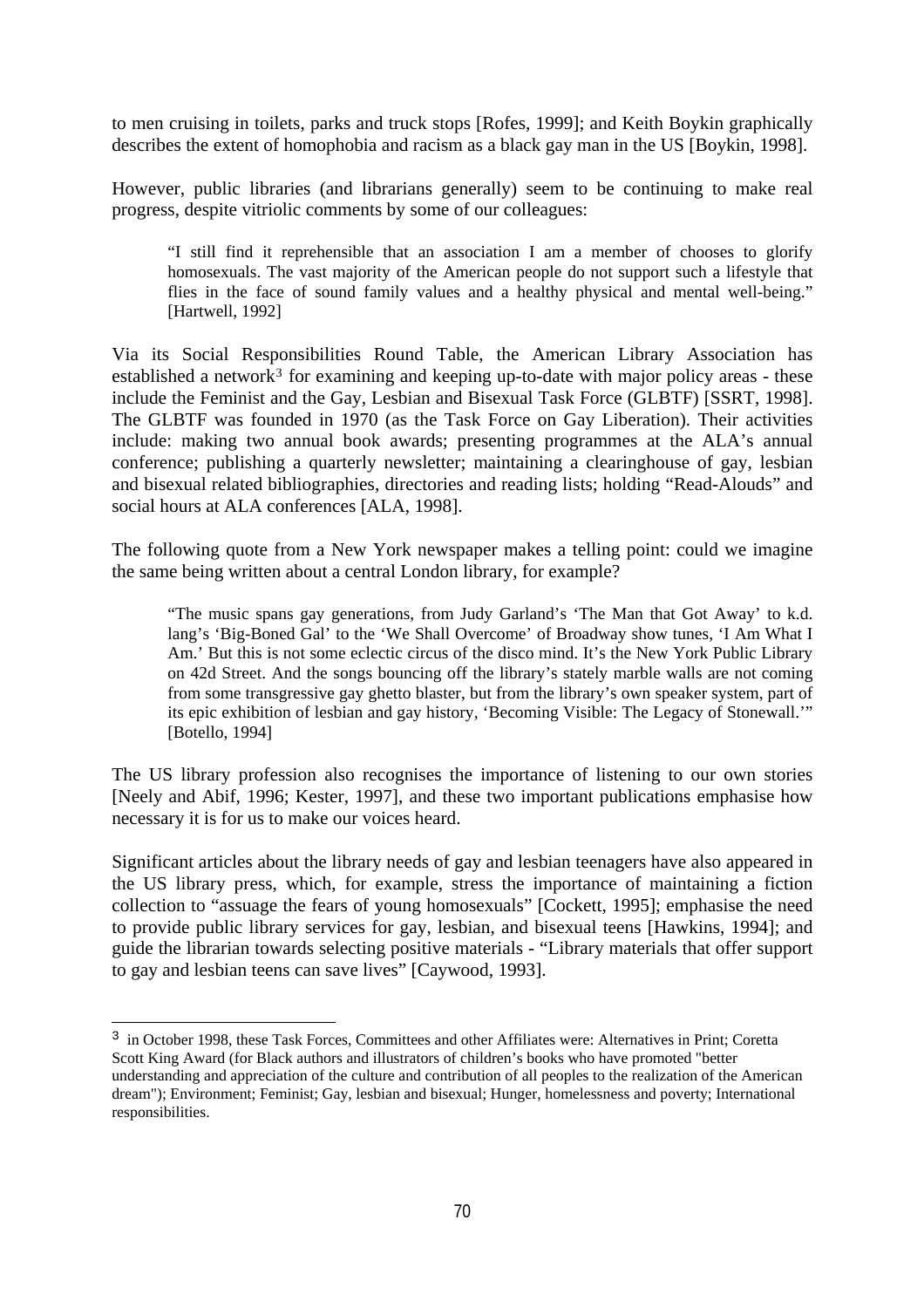A recent article on collection development included a valuable guide to "Evaluation of fiction literature for homophobia" [Stearns, 1996].

Yet it is also worth noting that, despite these advances, there are still major problems in terms of access to lesbian and gay materials, the result of what has been described as the insidious nature of heterosexism [Gough and Greenblatt, 1992]<sup>[4](#page-9-0)</sup>. A national survey [Bryant, 1995] of 250 public and college libraries in the US found that 14% of respondents said that their libraries carried no books "with gay and lesbian themes or characters". Eric Bryant observed that:

"Libraries across the country continue to downplay gay and lesbian issues in their collections and public service efforts"

and concluded that:

i

"A firm belief in outreach to all communities characterised most of the libraries with larger gay collections and organised services [however] ... the most frequent reply was that there were no gays in the respondents' area, making outreach impossible."

One notable exception was the San Francisco Public Library which had a stock of over 6,000 lesbigay materials.

A more recent survey of 19 large urban US and Canadian library systems examined their catalogues to determine their holdings of 222 gay-related titles. Amongst other findings, a key one was that, in general, the Canadian libraries in the survey carried fewer titles and fewer copies per head than the US libraries did [Spence, 1998].

A recent small-scale survey [Joyce and Schrader, 1997] of 46 gay male users of one Canadian public library found that the public library was their most significant resource for information, and yet, despite considerable work to develop stock provision by the staff, the gay men surveyed were not aware of the stock.

## **Lesbigays and public libraries in the UK**

So, what progress has been made in the UK? What services can lesbigays expect from their public libraries? And how are lesbian, bisexual, and gay workers treated - are our voices heard?

In a key (but, sadly, little-publicised) piece of research carried out in three London boroughs, Phil Brett [1992] came to some important conclusions. These included that:

"1. The results obtained from the questionnaire suggested that people thought lesbians and gay men should be treated as a target group for service provision ..."

<span id="page-9-0"></span><sup>4</sup> This article also includes a useful framework for assessing service delivery, "Test your gay/lesbian service quotient".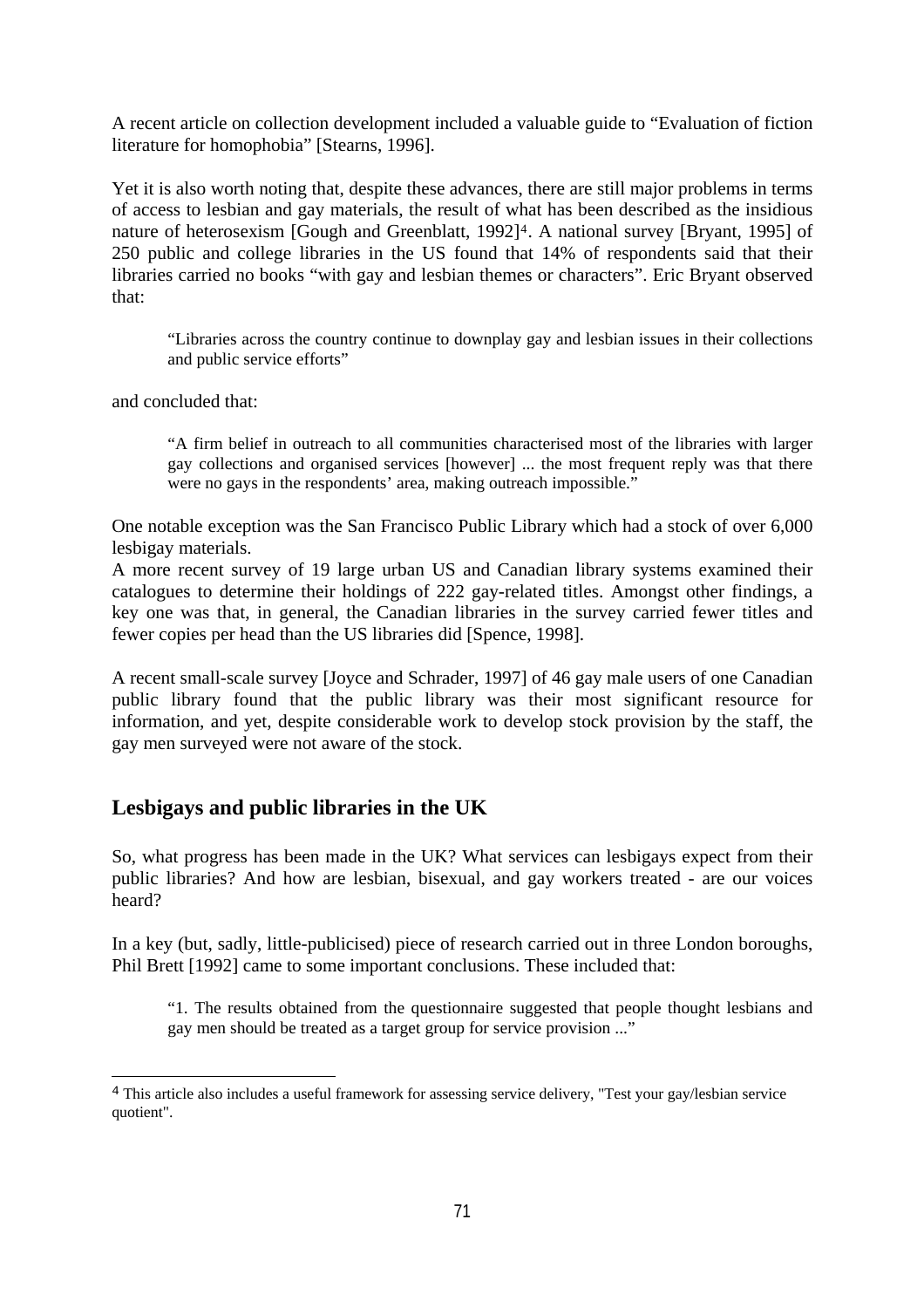"2. People clearly felt that homosexuals were discriminated against in society and that libraries should not support such prejudice. This included the sample of the public which might have been perceived to have the opposite view. This opinion did, however, have limitations. For example, whilst the public survey indicated a desire that libraries should be non-homophobic there was opposition to libraries being anti-homophobic. The public were against libraries being used to fight discrimination as this was seen as political interference in the neutrality of the library. The library staff ... were in favour of an interventionist role ... The results of the survey suggest that in certain areas libraries might follow policies of which the public disapprove. Such as in the issue of gay titles in junior collections and the implementation of a 'positive images' policy. In both cases library staff were in favour, whilst the public were against (although in each case there was an important minority taking the opposite view). The acceptance of this indicates that those connected with libraries feel that whilst libraries should respond to the wishes of the general public there should be care taken to take into account the wishes of minorities. The balance between the two is not an easy one. There did however appear to be a consensus view that the library role is not just one of mirroring the lowest common denominator but educational. One could ask what the librarian's response should be if the majority were against black authors being stocked ..."

"3. How far minorities are catered for again raises the question of whether a library should be merely non-discriminatory or be anti-discriminatory. The majority of answers from the broad based questionnaire were in favour of the latter, however, in practice this did not appear to be the case ... It would appear logical that for a library to be truly non-homophobic it cannot avoid taking a more active stance ... Stocking material which is available is a good first step, but what if that which is made available by publishers is minimal, as is the case with children's books, reference material and large print? The material available is not balanced, the respondents agree that, so to merely replicate the publishers['] decisions is to replicate the bias. Therefore, a balanced stock is impossible. To achieve a balance libraries need to influence publishers to publish a wider choice."

"4. ... The data collected in this paper appears to show that where libraries are involved in [operating equal opportunity] policies ... the service is improved ..."

"5. The lack of a written stock policy could be the reason for the identified gaps in provision. The reliance [on] provision by demand could, in the case of homosexuals['] position in society, mean a demand not articulated and therefore not provided for ... A written policy with guidelines on stock selection would help in diminishing the negative aspects of 'censorship' and promote the positive ones of 'selection' ..."

"6. ... In general the respondents felt that appropriate books about homosexuality should be stocked in the junior libraries ..."

"7. There were only a few concrete examples of Section 28 having any effect. A number of the respondents indicated that they felt that financial restrictions due to cuts have had a greater impact ..."

"8. The findings would seem to suggest that the majority of those questioned believed that a public library should attempt to provide a balanced stock. In attempting to do so it is necessary to acknowledge that it is not a balanced world. Libraries can not cure society's failings but they can play a subjective role in attempting to provide material by or for people who either question society or are themselves questioned by society. In doing so a public library can make a contribution to humanity ..."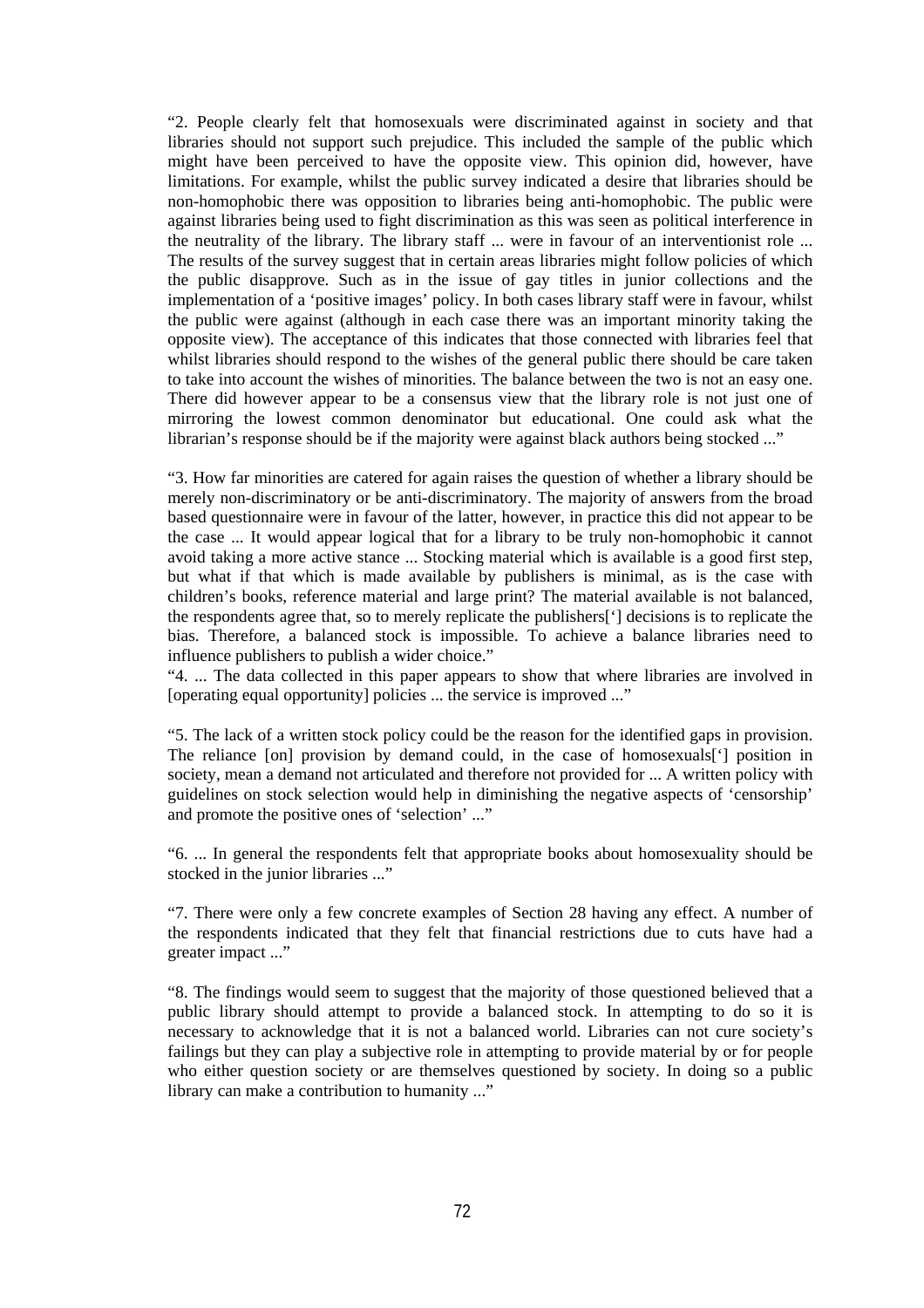In her survey of the attitudes of library directors<sup>[5](#page-11-0)</sup> in Canada and the UK, Ann Curry [Curry, 1997] uncovered some interesting, and ultimately horrifying, attitudes:

"'It is a dangerous political situation to say that the library promotes social change. If you say that with a hung council ... the library will get short shrift and funding reductions down the road'" (UK director) (p42)

"[A] factor noted only by the British directors involves a different kind of 'high' demand: that of special interest groups and council politicians for 'politically correct literature on politically correct themes'. Material dealing with women's and gay/lesbian issues was mentioned specifically in this context. Four directors felt that their libraries were being exploited in a power struggle when they purchased widely and deeply in these areas, only to discover that the people who had demanded specific items were not reading them." (p51)

"Most directors, while agreeing or strongly agreeing that 'positive' homosexual literature should be included in public library collections, feel that positive images should be provided for *all* groups in society and that negative images of homosexuals should also be provided." [emphasis author's own] (p69)

Curry concludes, worryingly, that "Overall, the British appear to be reluctantly compromising services to gays/lesbians to avoid Section 28 prosecution ...", although she is also clear that personal views may have an effect:

"'Sex, politics and religion are things which one keeps to oneself. I have no objection to homosexuality, provided it is kept quiet and out of sight as that sort of thing should be. I object to it being paraded.'" (UK director) (p224)

This view appears to be prevalent, in that a recent report [Pluse and Prytherch, 1996] of a survey of some 500 pieces of research in progress (and which also included 433 suggestions from respondents for further research) included no mention of any research either in hand or required in relation to lesbian and gay issues.

In a recent article, Judy Hendry [Hendry, 1997] produced a valuable outline of the key ways in which lesbigays are discriminated against, and, particularly, the effects of "Clause 28", and concludes with a highly pertinent question:

"Can we, as librarians, justify ignoring and thereby condoning this contravention of democracy?"

A recent issue of *Community librarian* included two feature articles. In the first, Peter Fairbrother suggests "It's now 1998, but sadly some prejudices still remain ... it often remains the case that titles with positive gay identities are rarely included in the materials collected by library and Information Centres" and he urges that "as with materials for other usually ignored [sic] groups, a positive effort needs to be made to ensure library stocks comprehensively reflect society as it is today." [Fairbrother, 1998]

i

<span id="page-11-0"></span><sup>5</sup> the views of 30 UK and 30 Canadian directors were surveyed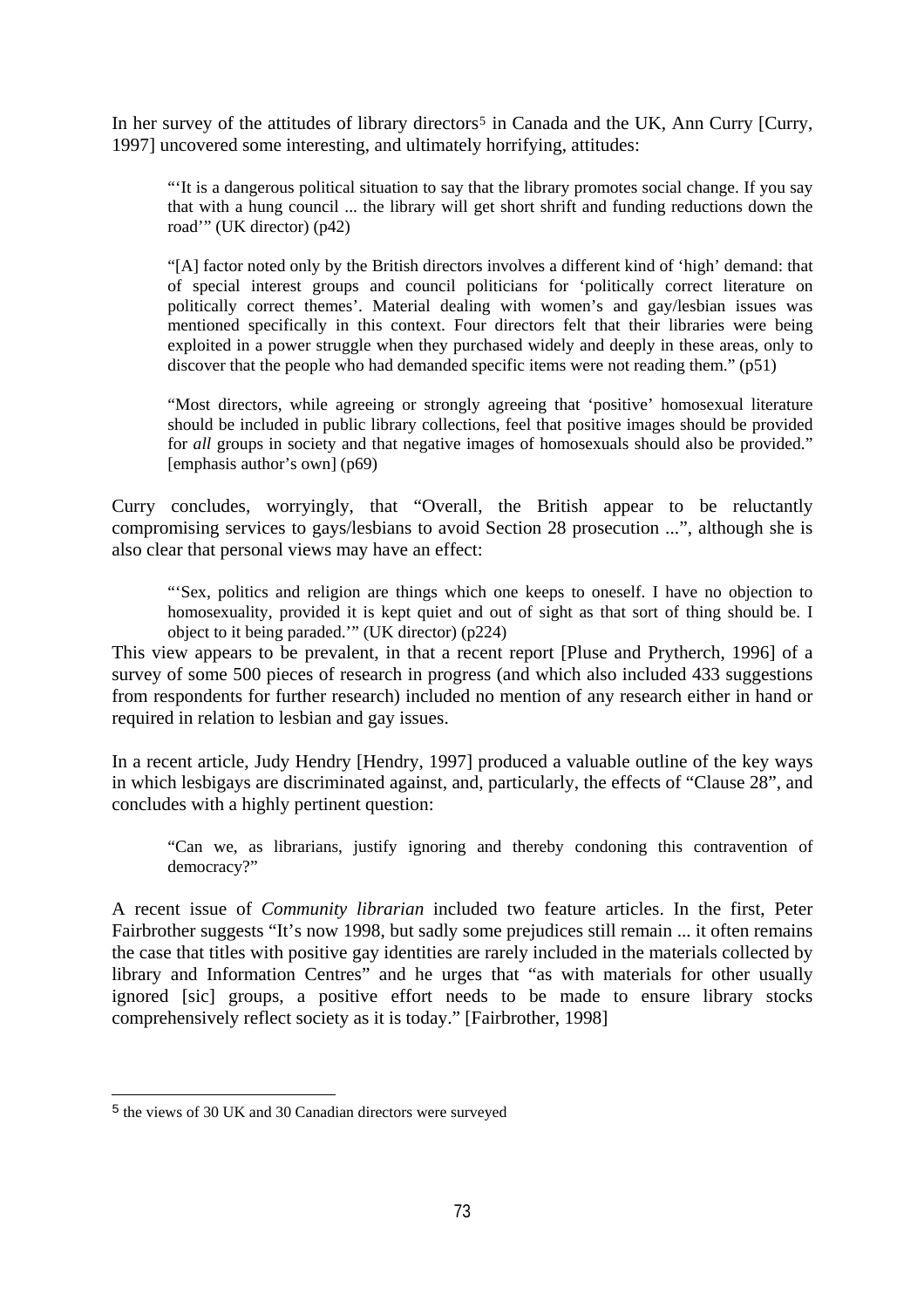In a 'back to basics' article in the same issue, John Warburton [Warburton, 1998] suggests that we still need to look at ourselves (as service-providers), and consider establishing staff training programmes; consider lists of examples of materials which we could purchase and make available; look at catalogue access to lesbigay materials; and consider that "adverts encouraging gays to use their local libraries could be placed in the gay press." He also raises the thorny issue about the best arrangement of stock - in separate sections or amongst the rest?

This debate is continued in a letter in response to John Warburton's article by Evelyn Healy of Glasgow City Libraries and Archives, which sets out Glasgow's position [Healy, 1998]. She states (and, incidentally, gives some indication of the volume of stock held):

"Glasgow City Council believes that lesbians and gay men are entitled to the same rights as any other Glasgow resident ... our department liaises with representative organisations such as PHACE West and the Glasgow Women's Library ... After discussion, it was decided not to have separate sections for lesbians and gay men in our libraries for the following reasons. Highlighting lesbian and gay men [sic] material may act as a deterrent for those who do not wish to be identified as such but who have an interest in such material. *In most of our service points there would be insufficient material to sustain a separate section*. We do not highlight other areas of stock, and highlighting lesbian and gay men [sic] stock could be misconstrued as a form of discrimination. Highlighting such stock may lead to homophobic vandalism, which is counterproductive." [italics mine]

In October 1995, the Community Services Group of the Library Association put on a wellattended course, "Less equal than others", a course on library services for lesbigays; what was remarkable about this was that it was the first time that a Library Association group had organised a course on this topic[6](#page-12-0), and that, even in 1995, some attendees were nervous of being there, for fear that their employers might find out. (This concern on the part of library workers about discrimination seems to have been borne out by the small-scale survey undertaken by Philip Abbott [1998] who found that "discrimination exists on a corporate level", and the testimonies he incorporates highlight this).

This course was followed by two highly-successful courses organised by Southwark, "Burning Issues 1" and "Burning Issues 2". Participants from these courses were invited to attend a follow-up meeting, and, in 1996, the Burning Issues Group<sup>[7](#page-12-1)</sup> (BIG) was formed as a network for library workers interested or involved in service delivery to lesbigays.

In 1997, the BIG carried out a survey of public library provision in London, and the results (as yet unpublished) show just how patchy services are. Of the 33 library authorities surveyed, 12 did not reply. Of the remainder, only 2 indicated that they stocked music of

i

<span id="page-12-0"></span><sup>6</sup> although the Association of Assistant Librarians, South-East Division, had organised sexuality awareness training for their committee [Montgomery and Behr, 1988], and Alison Behr had also organised a course for the Association of Assistant Librarians, South-East Division in 1990 on "Section 28: 2 years on" [Behr, 1990].

<span id="page-12-1"></span><sup>7</sup> the Burning Issues Group (BIG) is now an Organisation in Liaison with the Library Association. BIG can be contacted by e-mail: <br/> \left{bissues@yahoo.com> or via Richard Pearce, Senior Librarian, Croydon Central Library, Katharine Street, Croydon CR9 1ET. e-mail address: <rpearce@library.croydon.gov.uk>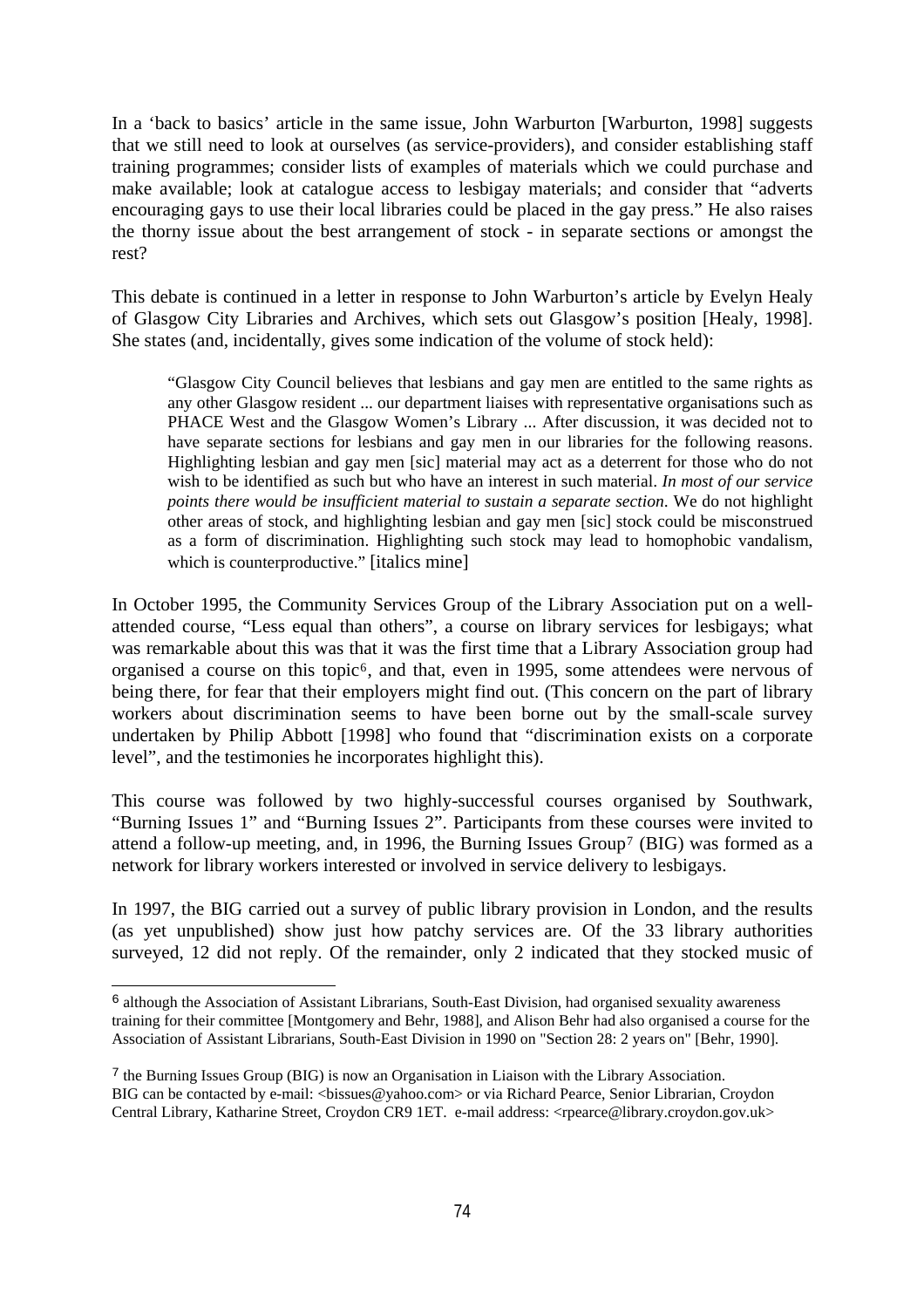interest to lesbigays, none stocked relevant talking books, and five did not take any specific periodicals or newspapers. Asked about the management of resources and services, only one authority had specific funding identified, only 5 had special sections, and only 9 organised any events, for example to tie in with Gay Pride (and one authority responded specifically that they did not have any events because there was a lack of political support). Asked about performance indicators or other ways in which they assessed the needs for and take-up of the services, most used only their issue figures, although 2 included users' comments, 2 looked at their stock turnover, one monitored periodicals usage, and two used quality assessment visits. This important survey showed the disparities in service provision, and, interestingly, indicated that provision is not just being made by the so-called "loony left" authorities. Many authorities were making every effort to develop service provision, despite lack of resources, yet, at the same time, there were clear indications of authorities treating their library users as all being the same or invisible: as so little surveying of the needs of lesbigay users had been carried out, it is hardly surprising that these authorities could not say why a service was required. There was also a suggestion that those authorities which, in the past, had established services specifically targeted towards women, the Black communities, people with disabilities, and lesbigays had largely abandoned these, either for budgetary reasons or for fear of being labelled "politically correct".

At a major Arts Council Conference held in April 199[8](#page-13-0)<sup>8</sup>, one of the seminars, "Bigger issues - promoting literature with lesbians and gay men" led by Michael Clarke, Head of Libraries and Information Services, Leicester City Council, focused on the queer contribution to literature, the effects of "Clause 28" (the most insidious of which he identified as selfcensorship), and strategies for inclusion. The key points to come out of the seminar [Arts Council, 1998] included:

- not all lesbigays will identify themselves, so the audience is difficult to identify;
- "Section 28" has become an alibi for self-censorship and inactivity, and it needs to be repealed;
- technology could provide valuable developments, such as virtual readers groups;
- the National Year of Reading needs a lesbian and gay focus;
- a literary award for lesbian and gay writing (parallel to those awarded in the US) is needed;
- libraries must be proactive in contacting lesbian and gay groups in the community;
- there was a very small take-up at the Conference of this seminar (and one on disability issues)
- was this because librarians have not yet started to address these topics?

<span id="page-13-0"></span>i 8 *Reading for Life*, 22-23 April 1998.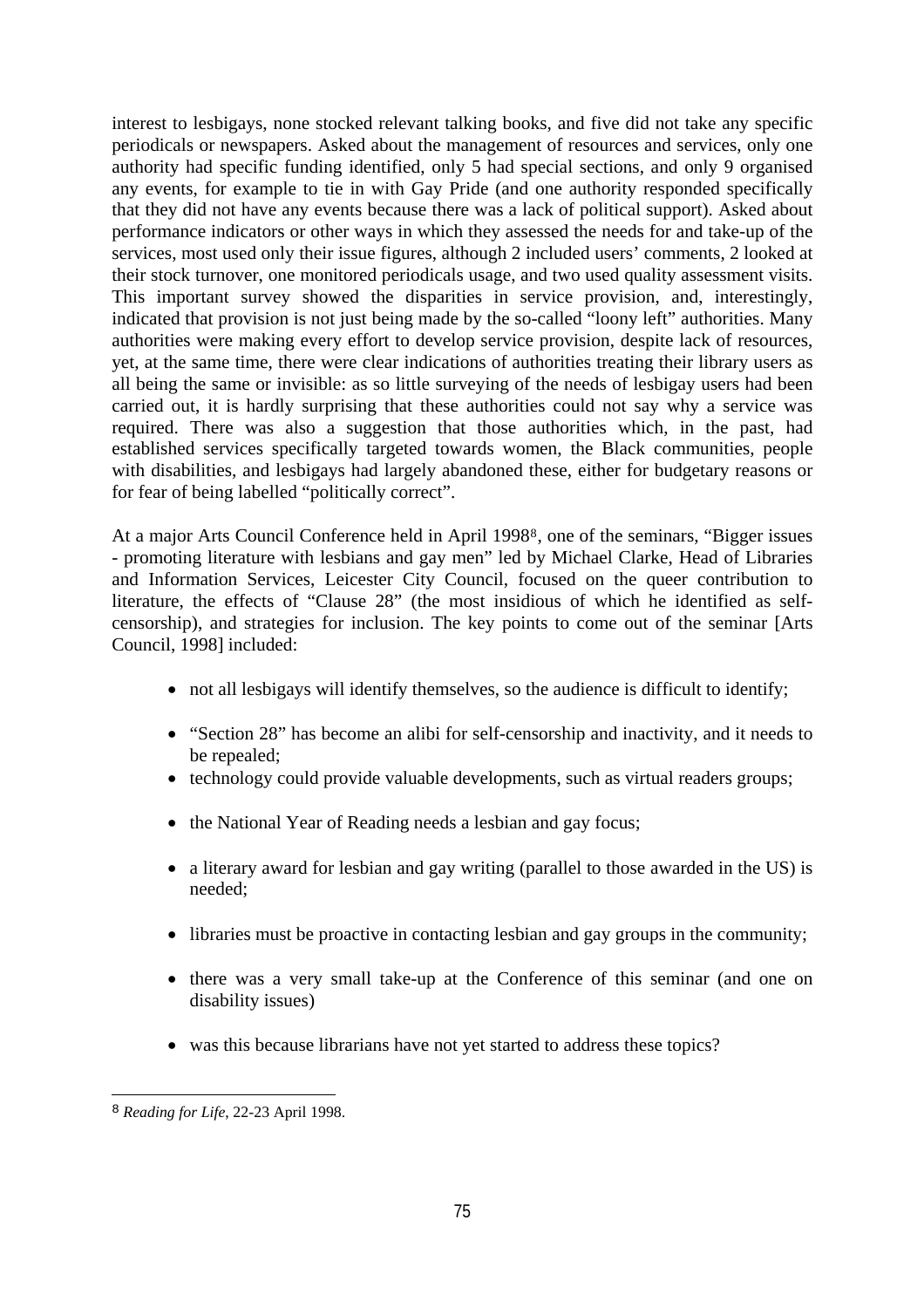### **"Clause 28"**

i

So, is the "Clause" having any real effect<sup>[9](#page-14-0)</sup>?

Certainly, at the time, it did affect the services provided by some public libraries: for example, Calderdale, West Yorkshire, had refused to stock *Pink paper* after advice from their solicitors [*Library Association Record*, 1995a]; there were protests in Glasgow, after claims by the *Pink Paper* that it had been banned from all libraries in Glasgow [*Library Association Record*, 1995b]. Alison Behr [1990], who has regularly commented on the development of "Clause 28" for the Library Association, identified the key issues as the law's lack of clarity and the dangers of self-censorship, and showed how it was being used to carry out a number of political moves, such as the disbanding of Ealing's Lesbian and Gay Unit.

Gabrielle Bourn, in her study of museums' provision [Bourn, 1994], says that:

"it seems that lesbian and gay exhibitions are not held and projects not planned because of real or imagined local authority pressure. This is particularly so since the introduction of Section 28 of the Local Government Act [1988], making the promotion of homosexuality illegal within local government. Despite the fact that no one has been prosecuted under this clause it is a convenient tool used by certain councillors, who are often already prejudiced against lesbians and gay men."

Gabrielle Bourn then says that some museum professionals saw putting on lesbigay-related exhibitions as putting the museum at risk, and that:

"Other people spoke of timing exhibitions so that they did not coincide with the run up to local elections and thus be used to attack funding for arts and museums by conservative elements within a council. There were fears too of alienating a traditional museum audience and of local taxpayers complaining of exhibitions they considered unsuitable."

Even the Library Association guidelines [Library Association, 1996] state that the wording of the legislation has led to "hesitation in promoting **services** for lesbians and gay men" [their emphasis].

Given the vagueness of this legislation, their advice in relation to the publishing of booklists is necessarily guarded:

"To publish such a list as part of a series with the intention of promoting the stock of the library is more likely to be considered legal" [their emphasis]

and their advice about community contacts seems to me to be confusing:

"... if a local authority intends to promote homosexuality by using its libraries to support homosexual community contacts, that is illegal. A public library is acting legally if it contacts

<span id="page-14-0"></span><sup>&</sup>lt;sup>9</sup> one area where "Clause 28" is having an impact is on the ability of social workers and other support people to assist gay men with learning difficulties to discover their sexuality, which could be interpreted as "promoting" homosexuality [Davidson-Paine and Corbett, 1995].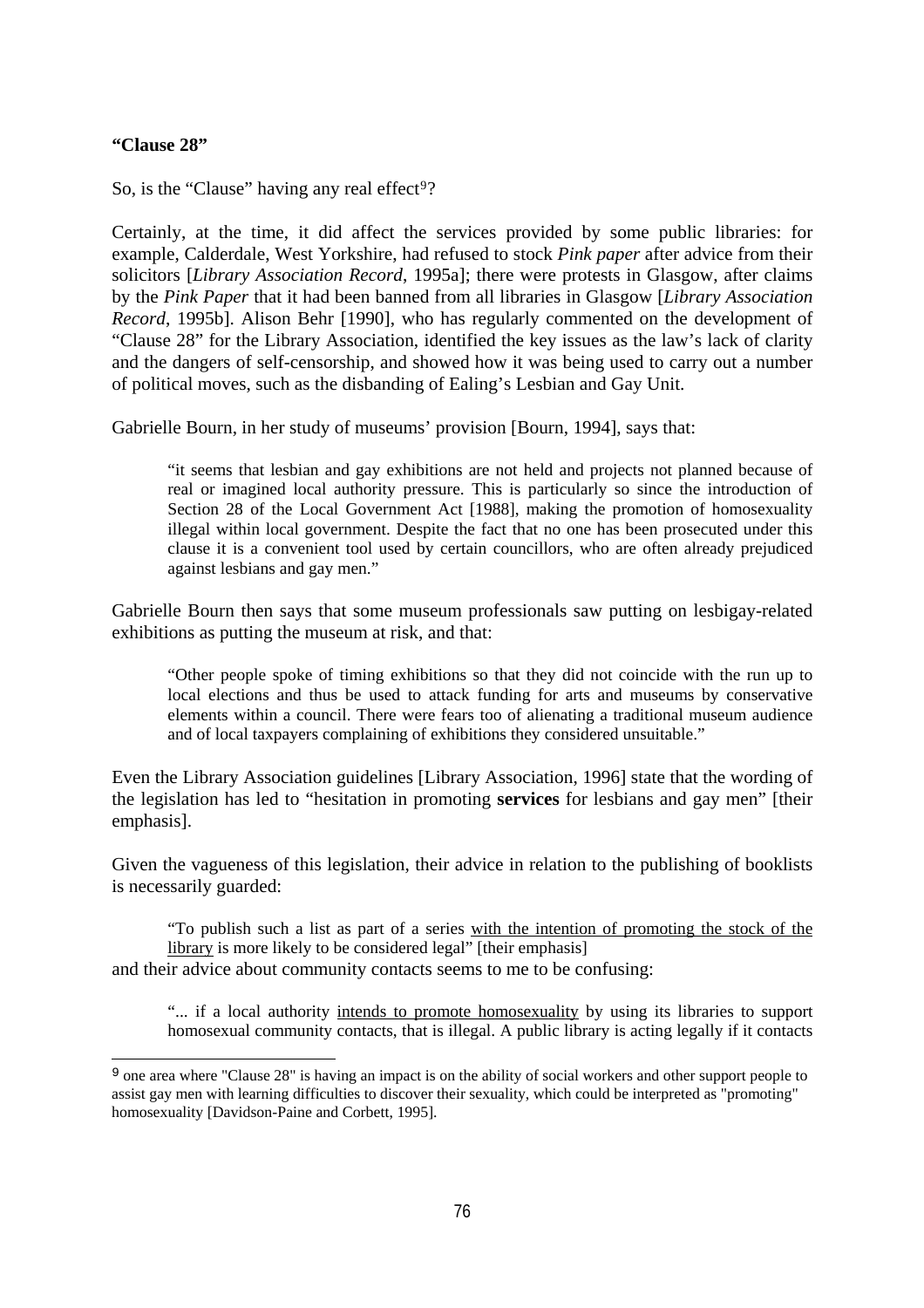such groups as part of its normal business of making contacts within the local community with the intention of promoting the library service." [their emphasis]

In terms of library stock, the guidelines have a positive stance, apart from the notion that materials "should be bought as part of a balanced library stock": this raises the old chestnut about what constitutes "balance" - in the 1990s, do we really need to buy some positive material to "balance" the negative? Should we not be concerned to use our skills as librarians to select materials, thereby rejecting negative materials? (This issue has been widely discussed, for example by Jean Rogers of National Council for Civil Liberties (now Liberty), who differentiated between "censorship, which is a negative process of exclusion, and selection, which implies a more positive approach" [Atkins, 1988], and by the present author [Vincent, 1986].)

Despite previous attempts to provide guidance to library users, for example booklists produced by individual library authorities<sup>[10](#page-15-0)</sup> (or groups of authorities to tie into Gay Pride), there is currently very little available, and, at present, certainly nothing of the calibre of *Out on the shelves*[11](#page-15-1) [Allen et al, 1989]. Could this be one effect of "Clause 28"?

Yet there are public library services which are providing high levels of service to lesbigays, but their work is very little reported (could this too be for fear of "Clause 28" and of being seen to "promote"?) One leading authority is Brighton and Hove which has provided not only successful collections of materials but also has a high level of user involvement in the provision. Mark Norman has recently studied the service [Norman, 1998], and concluded that:

"This study shows that the [lesbigay] Collection is an important information resource in Brighton & Hove for the [lesbigay] community ... the Collection appears to be successful because it attempts to fulfil gay men and lesbians' different information needs ... Respondents' reasons for use suggest the [lesbigay] Collection has important educational, cultural and economic roles, providing access to resources that may be difficult to find or expensive ...Respondents were aware [that lesbigay] services are poor in the UK and praise the Collection for being better than other library authorities. Their comments suggest some have high expectations of the Collection, requiring closer liaison with them to prevent expectations from greatly exceeding library capabilities."

So, despite some exciting initiatives by particular library services (or individual library workers), overall provision is still extremely patchy.

It is salutary to reflect on this lack of real development in the light of Richard Ashby's pioneering article [Ashby, 1987], in which he said that the library profession was ignoring gay and lesbian issues, and that, whilst there were some developments in provision particularly in urban communities - there was lack of recognition of the isolation of many lesbigays. Richard Ashby called for attention to the following:

i

<span id="page-15-0"></span><sup>10</sup> such as those produced by Lambeth Library Service, *Creative writing by and about gay men* and *Stories and poems by and about lesbian women* (both June 1987)

<span id="page-15-1"></span> $11$  A revised edition is due to be published shortly.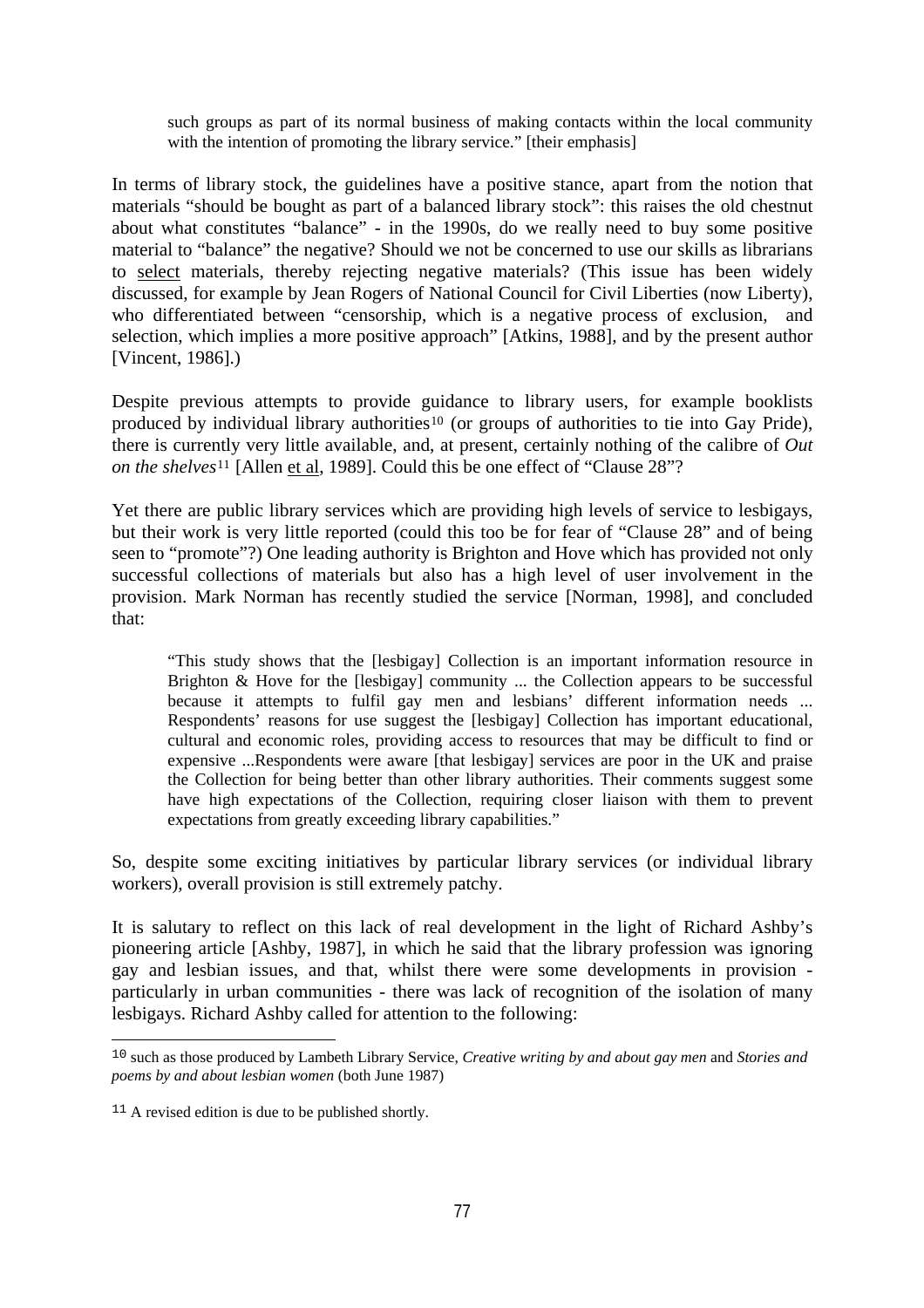- staff training
- the development of materials selection policies, leading to effective selection practice
- greater assistance to lesbigay users to find their way around libraries
- the urgent need to talk to lesbigays and their organisations in the community.

It is interesting to note that parallel debates are taking place within the field of museums, especially over the dilemma of visibility versus inclusion. There has recently been a number of major initiatives, including the exhibition of gay men's art at the Open Museum in Glasgow; exhibitions to mark Gay Pride at Croydon Museum; a Science Museum exhibition on health, which included AIDS and gay men<sup>[12](#page-16-0)</sup>, and perhaps public libraries could learn something from this.

# **Conclusions**

Judging by the results of the BIG survey, it is salutary to think that we still rely on the goodwill of particular individuals for a key public service, rather than expecting such a service to be provided as a matter of course - this could not be the case in 1999 with regard to services for the black community, for example, and it is an indictment of the UK public library scene that this should still be the case for lesbigays.

Despite occasional flurries of activity in the librarianship press, no real, concentrated attention is being paid to the needs of the lesbigay communities, nor are many library workers relating their services to the wider (inter)national picture of discrimination and social exclusion.

As indicated in the recommendations which follow, we need to take some action now.

To quote Steven Joyce:

"I am not saying that one need to take a stand on every social issue, but those that sit on the fence ought to think about who built that fence. By adopting a voice librarians can give voice to others who would not normally have one. The fence will never go away, but socially responsible librarians can help to construct a few gates." (p13)

# **Recommendations**

<span id="page-16-0"></span>i <sup>12</sup> my thanks to Rachel Hasted at Croydon Museum for this information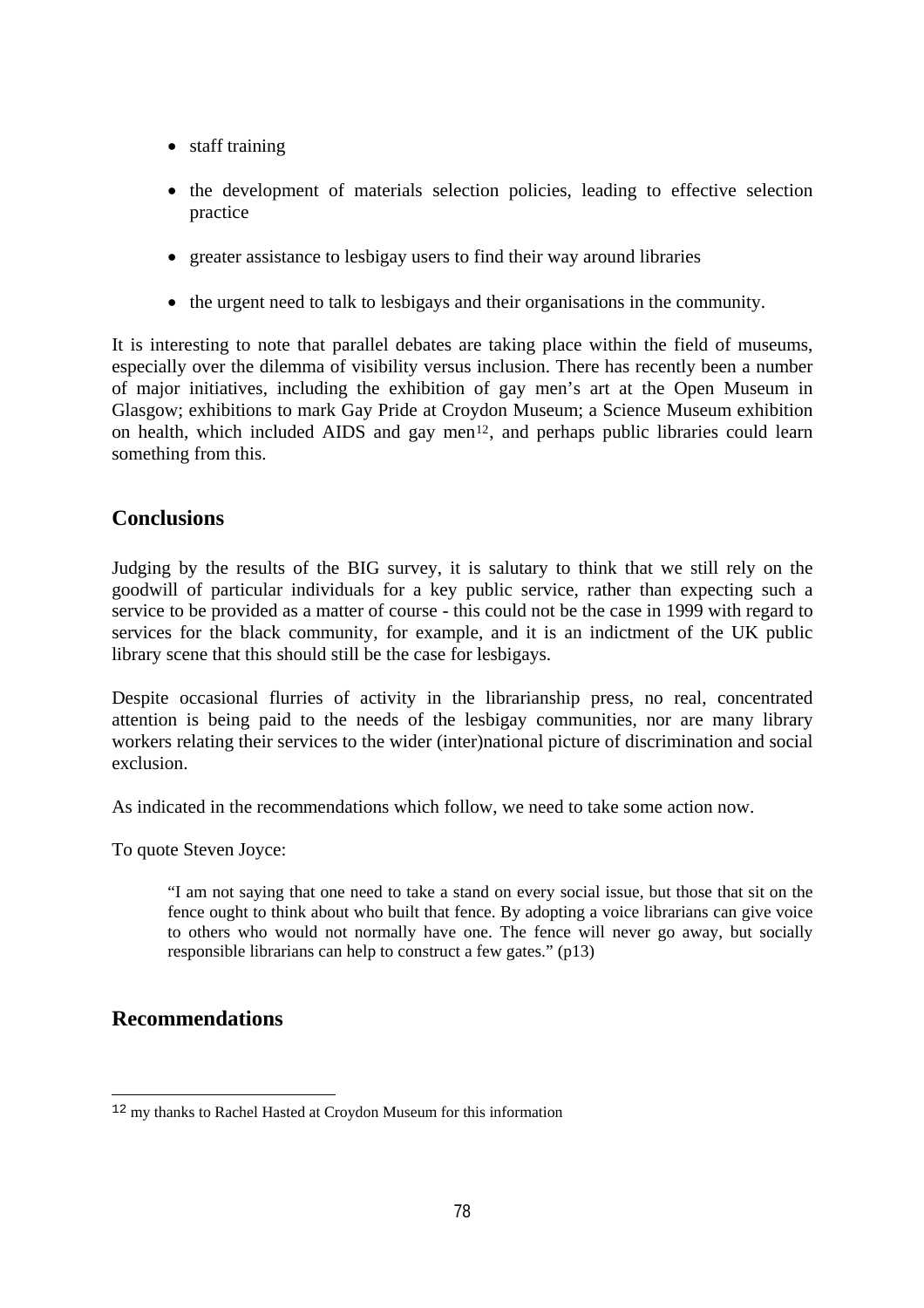1. further research into the library needs of lesbigays to produce a report parallel to that by Patrick Roach and Marlene Morrison [1998]

2. public library authorities produce and implement long-term strategies for tackling social exclusion, to involve: targeting priority needs; secure, sustainable funding; advocacy and innovation; monitoring and evaluation

3. the establishment of a national group as a fully-constituted part of the Library Association (parallel to the American Library Association SRRT)

4. training, both in areas of service delivery and stock awareness (one useful approach would be to incorporate this in the programme for "Branching out"<sup>[13](#page-17-0)</sup>), including the development of staff training to gain awareness of lesbigay needs and to combat heterosexism

5. the Library Association and its branches and groups should draw attention to the iniquities of "Clause 28" and continue to press at the highest levels for its repeal

6. research needs to be carried out into IT developments, such as virtual readers groups (as suggested at the Arts Council Conference)

7. following another recommendation of the Arts Council Conference, the setting up of a literary award for lesbian and gay writing, perhaps organised via the national focus group

8. further research into the current extent of community contact by public libraries, with recommendations for good practice

9. develop ways of supporting lesbigay communities in their own analyses of their requirements

10. develop meaningful partnerships between public libraries and lesbigay communities (eg based on common objectives, shared resources)

11. further study of the ways in which public libraries should deal with policy and service provision in areas with which their community may not agree

12. research into the effects of supplier selection on the available ranges of materials of relevance to lesbigays

13. public libraries should continue to raise with materials suppliers (publishers, booksellers, library suppliers, authors, illustrators) the range of materials available and gaps in that provision (such as large print publishing of relevant lesbigay material)

<span id="page-17-0"></span><sup>&</sup>lt;sup>13</sup> the Society of Chief Librarians-led training initiative to develop approaches for librarians in promoting books and reading.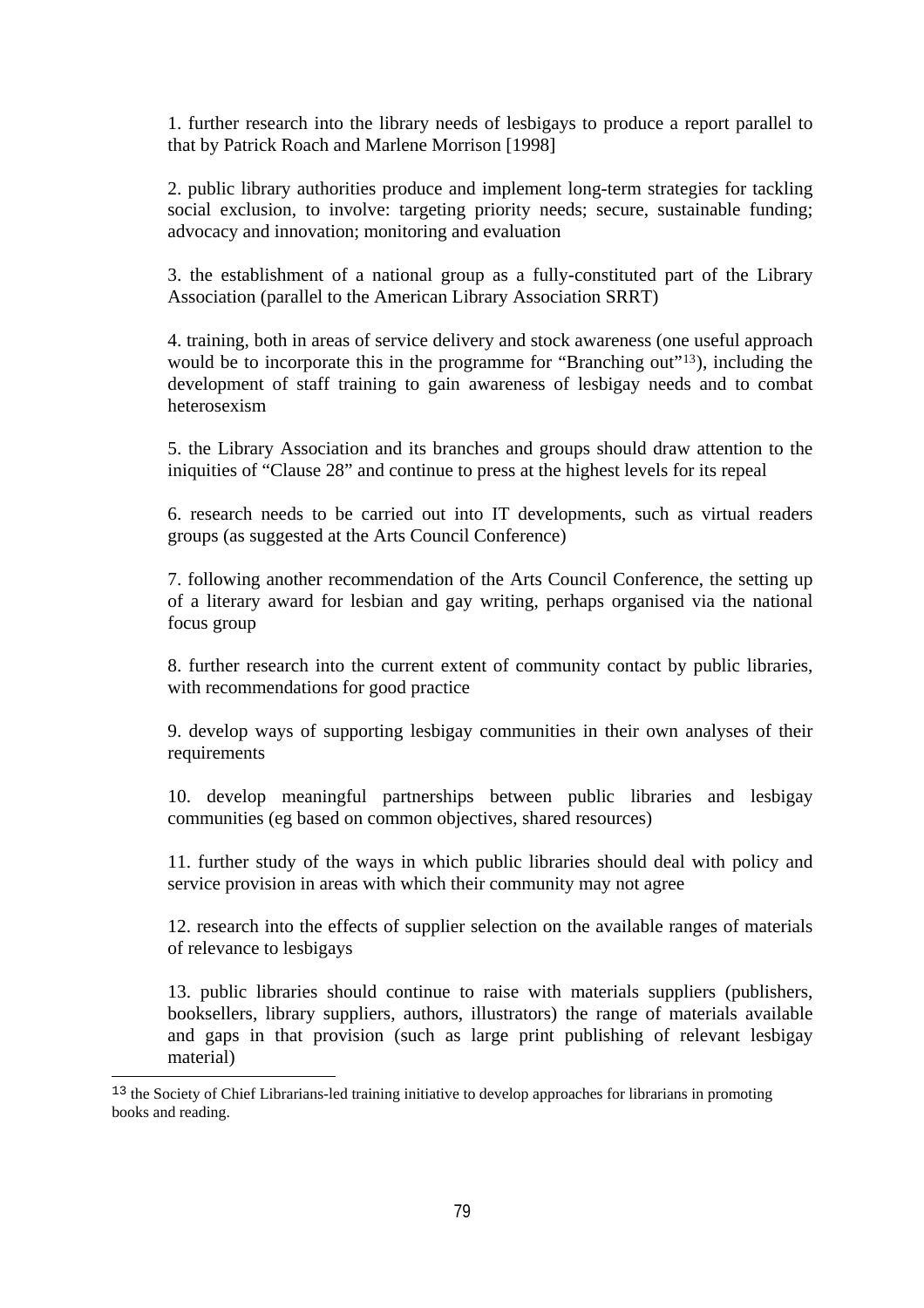14. the development of materials selection policies to cover the requirements of lesbigays

15. research into comparisons of provision with other sectors, such as museums, the arts

16. the Library Association and local government organisations to press for the (re)introduction of equal opportunity policies into all local authorities, and to ensure that lesbigay issues are included

### **Acknowledgements**

I would like to thank Philip Abbott, Gabrielle Bourn and Mark Norman for generously sharing their work with me; the Burning Issues Group for their support; Alison Behr for her comments on my draft paper; the staff of the Library Association Information Services for their help in supplying documents and other information; Cal Gough, Ellen Greenblatt and Michael Miller for their interest and access to US networks; Rachel Hasted for discussing museum initiatives with me; Colin Richardson of *Gay Times* for drawing my attention to his most recent article; Janet Holden of the Project's Advisory Group for her advice and comments on my draft paper; and the rest of the Project Team for their helpful comments on early drafts of this paper.

### **References**

Abbott, P. (1998), *How managers can manage diversity and overcome discrimination on the grounds of sexual orientation.* BA (Hons) major project dissertation, Manchester Metropolitan University.

Akanke (1994), "Black in the closet" in Epstein, D. (editor) *Challenging lesbian and gay inequalities in education*. Buckingham: Open University Press.

Allen, J. et al (1989), *Out on the shelves: lesbian books into libraries*. Newcastle under Lyme: Association of Assistant Librarians.

ALA (1998), "ALA GLBTF Home Page" [Internet] Available from: <http://calvin.usc.edu/ trimmer/ala\_hp.html> [accessed 11 October 1998].

Arts Council of England (1998), *Reading for Life: Conference report.* London: Arts Council of England.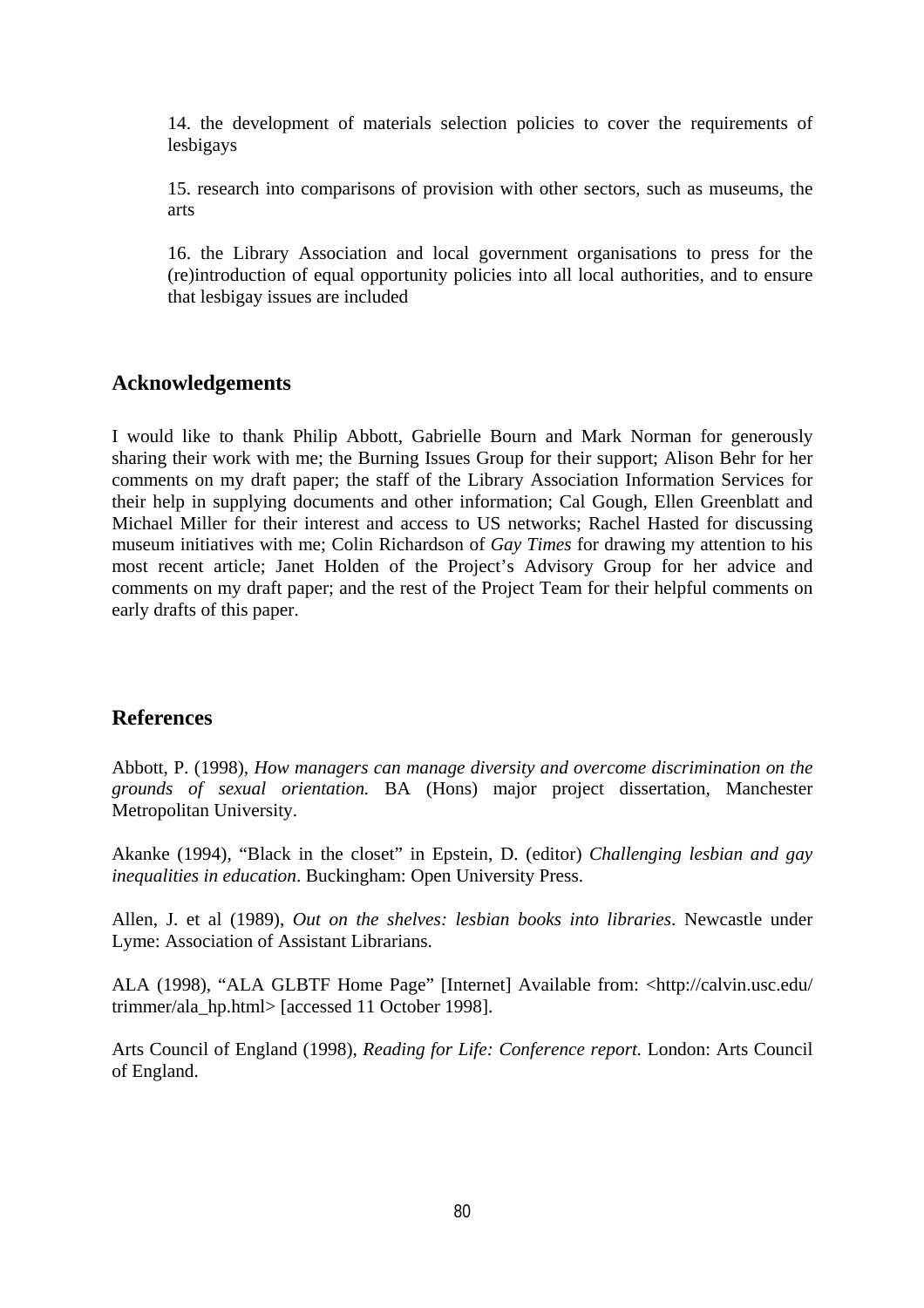Ashby, R. (1987), "Library services to lesbian and gay people" *Assistant Librarian* 80 (10) pp 153-155.

Atkins, K. "'That's not censorship, that's selection!' : AAL National Student Conference 1988" *Assistant Librarian* 81 (7) 1988 pp102-104.

Behr, A. (1990), "Where are we now? Section 28: two years on" *Assistant Librarian* 83 (9) pp132-134.

Botello, G. (1994), "Stonewall goes uptown to 42d Street", *New York Newsday* 4 August 1994, "Cityscape" column.

Bourn, G. (1994), *Invisibility: a study of the representation of lesbian and gay history and culture in social history museums*. MA dissertation, University of Leicester.

Boykin, K. (1998), *One more river to cross: black and gay in America*. New York: Doubleday (Anchor Books).

Brett, P. (1992), "Politics and public library provision for lesbians and gay men in London" *International Journal of Information and Library Research* 4 (3), pp195-211.

Bryant, E. (1995), "Pride & prejudice: findings of a survey of gay and lesbian library service *Library Journal* 120 (11) pp37-39.

Castells, M. (1997), *The power of identity*. (*The Information Age: economy, society and culture*, vol 2). Oxford: Blackwell.

Caywood, C. (1993), "Reaching out to gay teens" *School Library Journal*, 39 (4) April 1993, p50.

Cockett, L. (1995), "Entering the mainstream: fiction about gay and lesbian teens" *School Library Journal* 41 (2) February 1995 pp 32-3.

Cooper, D. (1994), *Sexing the city: lesbian and gay politics within the activist state*. London: Rivers Oram.

Curry, A. (1997), *The limits of tolerance: censorship and intellectual freedom in public libraries*. Lanham, Maryland: Scarecrow Press.

Davidson-Paine, C. and Corbett, J. (1995) "A double coming out: gay men with learning difficulties" *British Journal of Learning Disability* vol 23 no 4 pp 147-151.

*The day Britain turned disco* (1999), ITV [television documentary].

Duffy, K. (1995), *Social exclusion and human dignity in Europe: background report for the proposed initiative by the Council of Europe*. Council of Europe Steering Committee on Social Policy.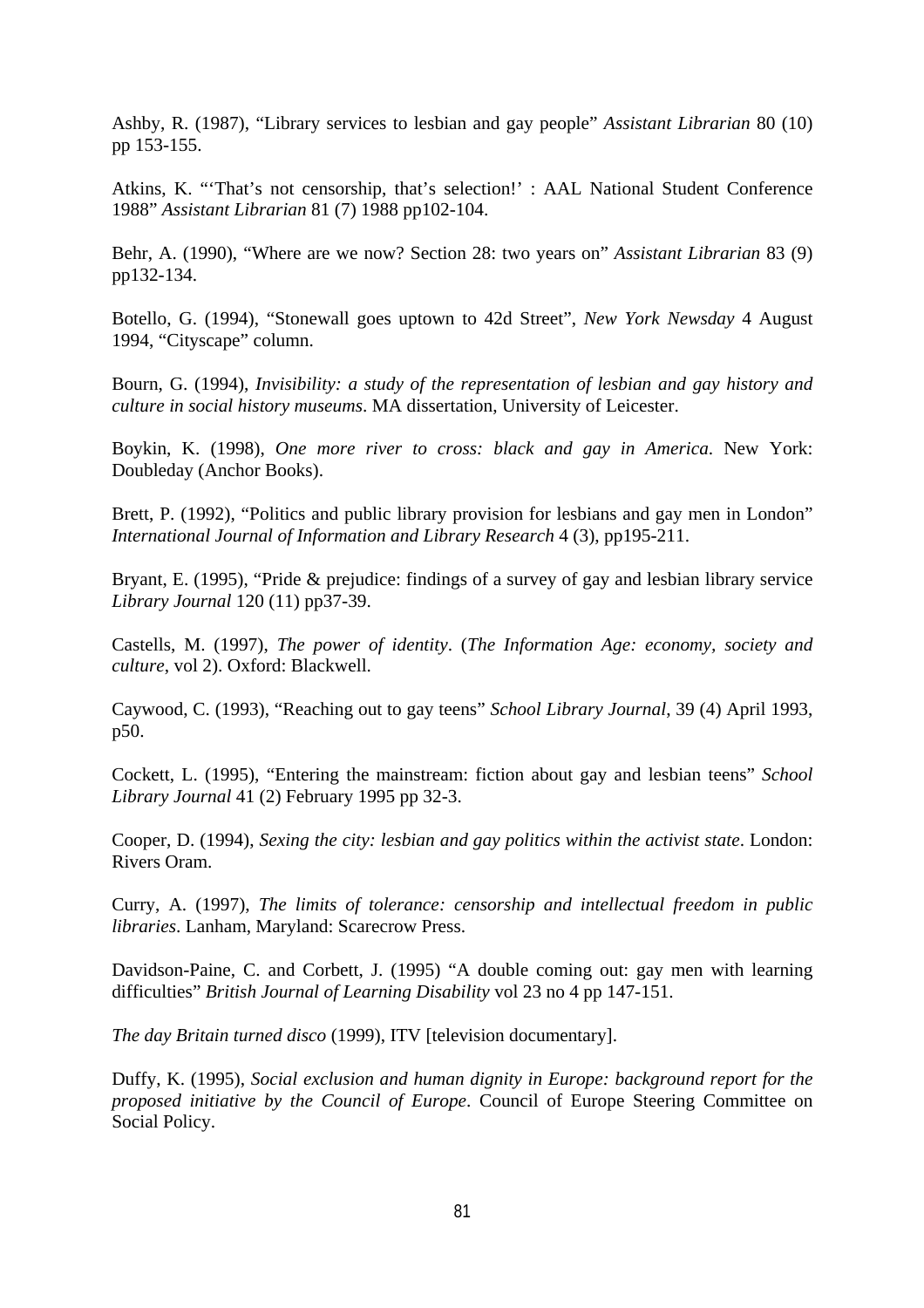Fairbrother, P. (1998), "Information provision for gay users" *Community Librarian* new series no 20 Spring 1998, pp1-4.

*Gay Times* (1998a), "Network cancels *Ellen*" June 1998 p58.

*Gay Times* (1998b), "Cottaging raid 'a waste of public funds' says judge" *Gay Times* December 1998 p46.

*Gay Times* (1998c), "Matthew Shepard's death reveals the extent of American homophobia" December 1998 p62.

*Gay Times* (1999a), "Homophobic bullying campaign launched" January 1999 p41.

*Gay Times* (1999b), "Georgia sodomy law overturned" *Gay Times* February 1999 p54.

*Gay Times* (1999c), "One gay murder every three days in Brazil" March 1999 p52.

*Gay Times* (1999d), "Court upholds Bolton Seven sentences" March 1999 p37.

*Gay Times* (1999e), [cover headline] April 1999.

*Gods and Monsters* (1999), directed by B. Condon [film].

Gough, C. and Greenblatt, E. "Services to gay and lesbian patrons: examining the myths" *Library Journal* 117 (1) June 1992 pp59-63.

*The Guardian* (1999), 8 March 1999 p11.

Hamilton, A. (1995), "Police and Customs seize gay magazines and videos" *Gay Times* February 1995 p31.

Hartwell, R. (1992), [letter] *American libraries* 23 (November 1992) p843, quoted in Joyce, Steven (qv).

Hawkins, H (1994), "Opening the closet door: public library services for gay, lesbian, and bisexual teens" *Colorado Libraries* 20 (1) Spring 1994 pp 28-31.

Healy, E.M. (1998), [letter] *Community Librarian* new series no 21, Autumn/Winter, 1998.

Hendry, J. (1997), "Freedom of information: the lesbian and gay issue" *Assistant Librarian* vol 90 no 3 March 1997 pp37-40.

Joyce, S. (1998?), "A few gates: an examination of the social responsibilities debate in the early 1970s and the early 1990s" [Internet] Available from: <http://www.slis.ualberta.ca/issues/sjoyce.htm> - [accessed 2 September 1998].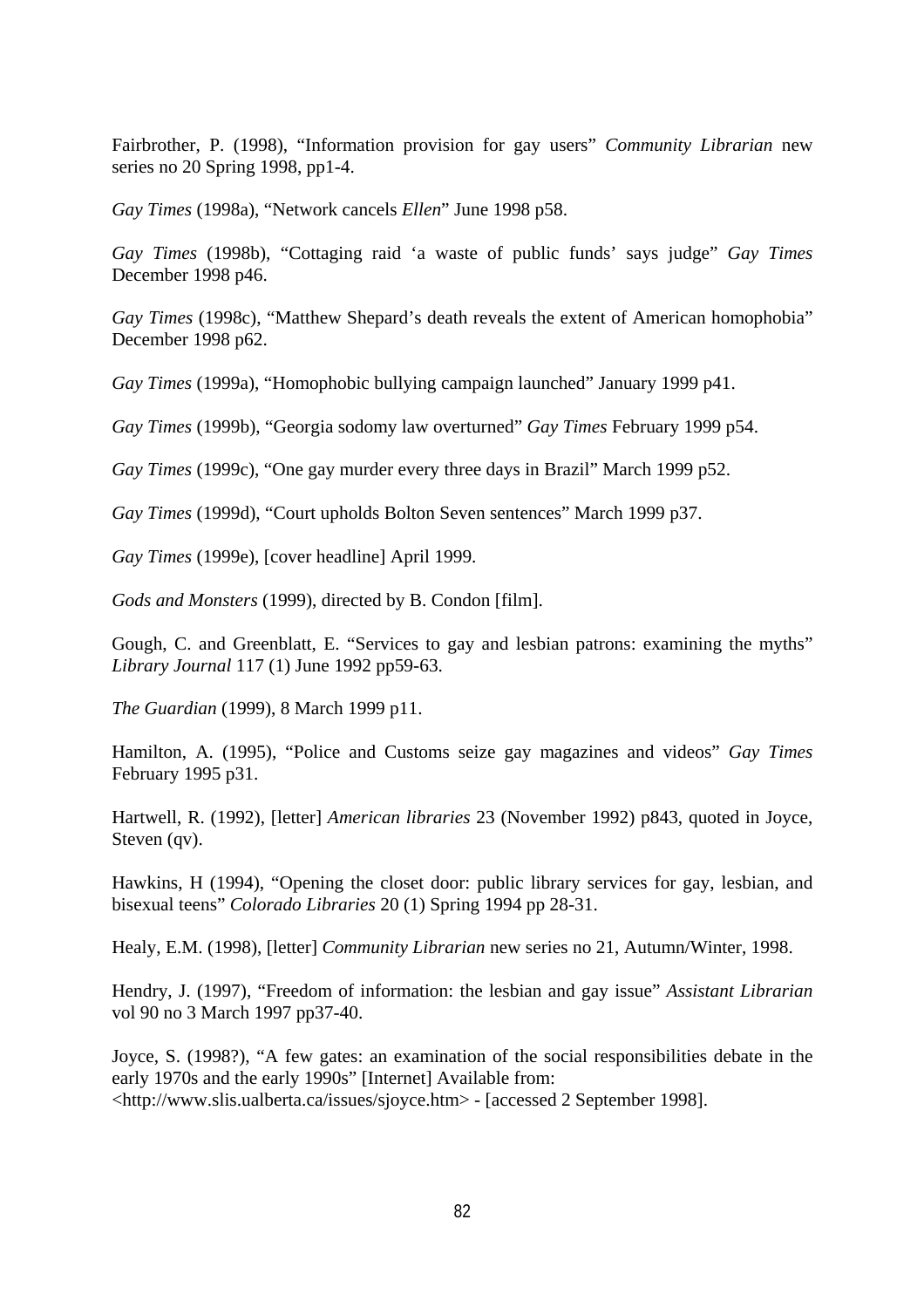Joyce, S and Schrader, A M (1997), "Hidden perceptions: Edmonton gay males and the Edmonton Public Library" *Canadian Journal of Information and Library Science* 22 (1) April 1997 pp 19-37.

Kester, N. (editor), (1997), *Liberating minds: the stories and professional lives of gay, lesbian and bisexual librarians and their advocates*. McFarland.

Library Association (1996), *Sexual orientation and libraries*. London: Library Association.

*Library Association Record* (1995a), "... as Section 28 saga continues" 97 (3) March 1995 p140.

*Library Association Record* (1995b), "Section 28 saga continues" 97 (11) November 1995 p579.

Livingstone, K. (1998), *The Independent*, 2 December 1998 p4.

*Local Government Act 1988* (Chapter 9). London: HMSO.

Mac An Ghaill, M. (1994), "(In)visibility: sexuality, race and masculinity in the school context" in Epstein, D. (editor) *Challenging lesbian and gay inequalities in education*. Open University Press.

Mason, A. and Palmer, A. (1996), *Queer bashing: a national survey of hate crimes against lesbians and gay men*. London: Stonewall.

Miller, C.(1999), *Managing for social cohesion: working draft*. London: Office for Public Management.

Montgomery, A. and Behr, A. (1988), "Significant others" *Assistant Librarian* 81 (11) pp164-168.

Murphy, J. and Moss, V. (1999), "Gay sex shame of top Tory" *The Mail on Sunday* (1999) 31 January 1999 p1.

National Aids Trust (1999), *Are health authorities failing gay men?*

Neely, T.Y. and Abif, K.K. (editors), (1996) *In our own voices: the changing face of librarianship.* Lanham, Maryland: Scarecrow Press.

Norman, M. (1998), *Out on loan*. BA dissertation, University of Brighton.

Palmer, A. (1996), "Work discrimination claims urged as lesbian mounts European challenge" *Gay Times* September 1996 p49.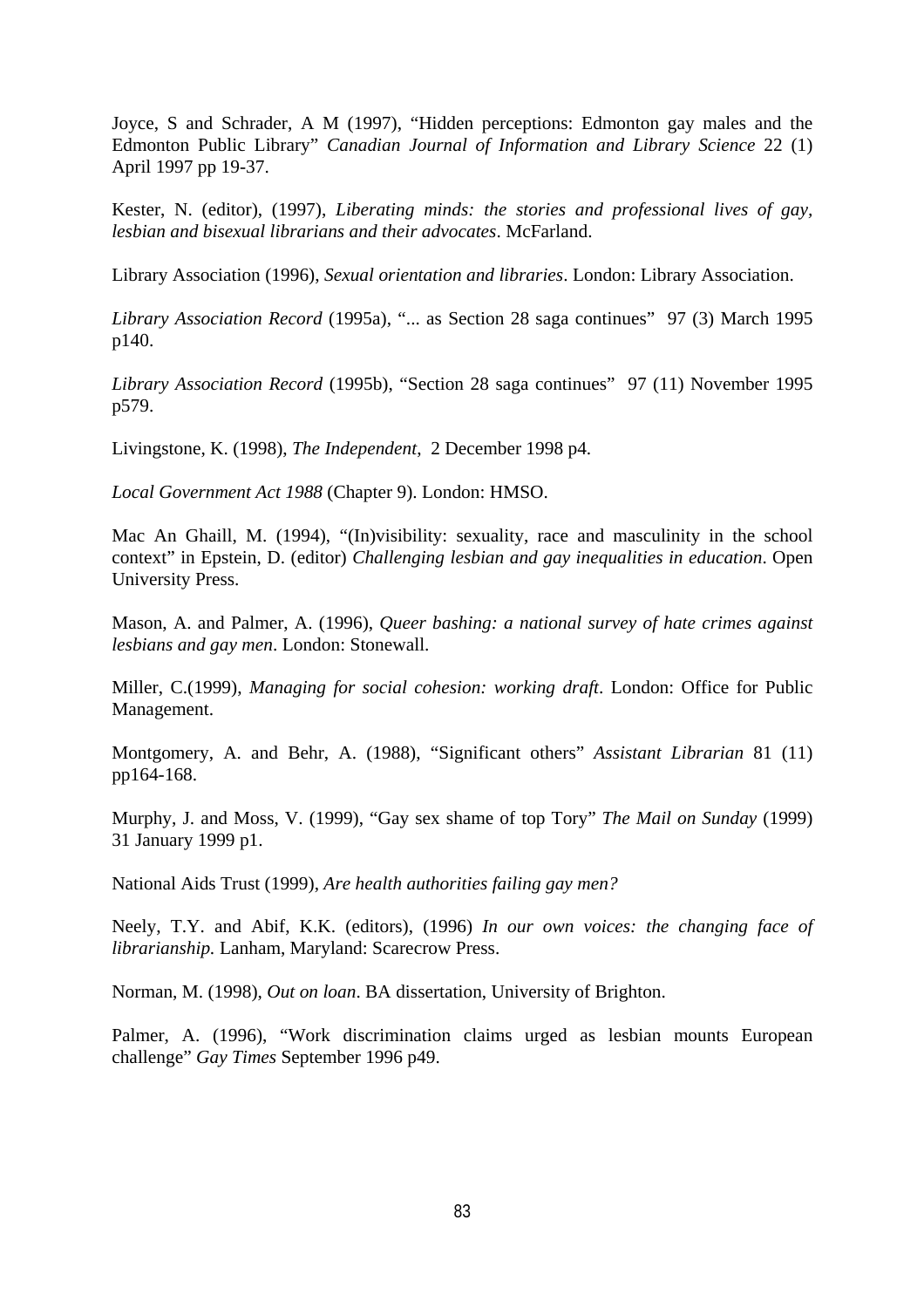Pluse, J. and Prytherch, R. (1996), *Research in public libraries: final report of the project on Research in Public Libraries.* London: British Library Research and Innovation Centre (British Library Research & Innovation Report no.8).

Powell, V. (1995), "60 men arrested in national sex crackdown" *Gay Times* September 1995 p27.

Powell, V. (1998a), "University in Mapplethorpe obscenity row" *Gay Times* April 1998 p46.

Powell, V. (1998b), "Archbishop Carey meets gay Christians" *Gay Times* December 1998 p48.

Powell, V. and Richardson, C. (1997a), "Two men die after Scottish cottaging crackdown" *Gay Times* January 1997 p41.

Powell, V. and Richardson, C. (1997b), "Lessons to be learned" *Gay Times* February 1997 pp46-50.

Powell, V. and Richardson, C. (1999), "How did they get away with murder?" *Gay Times* April 1999 pp36-42.

*Queer as Folk* (1999), directed by S. Harding and C. McDougall, Channel 4 from Tuesday 23 February 1999 for 8 weeks [television series].

Reay-Smith, P. (1999), "Are lessons being learned?" *Pink Paper* 12 March 1999 p20.

Richardson, C. (1995), "'Homosexual panic' defence succeeds again" *Gay Times* November 1995 p30.

Richardson, C. (1997), "Police make arrests in gay murder case" *Gay Times* January 1997 p45.

Rivers, I. (1995), "The victimization of gay teenagers in schools: homophobia in education" *Pastoral Care in Education* vol 13 no 1 March 1995 pp 35-41.

Roach, P. and Morrison*,* M. (1998)*, Public libraries, ethnic diversity and citizenship* (British Library Research and Innovation Report 76). Coventry: CEDAR, University of Warwick.

Rodgerson, G. (1998), "Savage gay murder spurs calls for US hate crime law" *Gay Times* November 1998 p45.

Rofes, E. (1999), "Putting the sex back in homosexuality" (report from the Gay Men's Sex Summit), *Gay Times* January 1999 pp28-32.

SRRT (1998), "Task Forces and other Affiliates", [Internet] Available from: <http://www.jessamyn.com/srrt/taskforce.html> [accessed 11 October 1998].